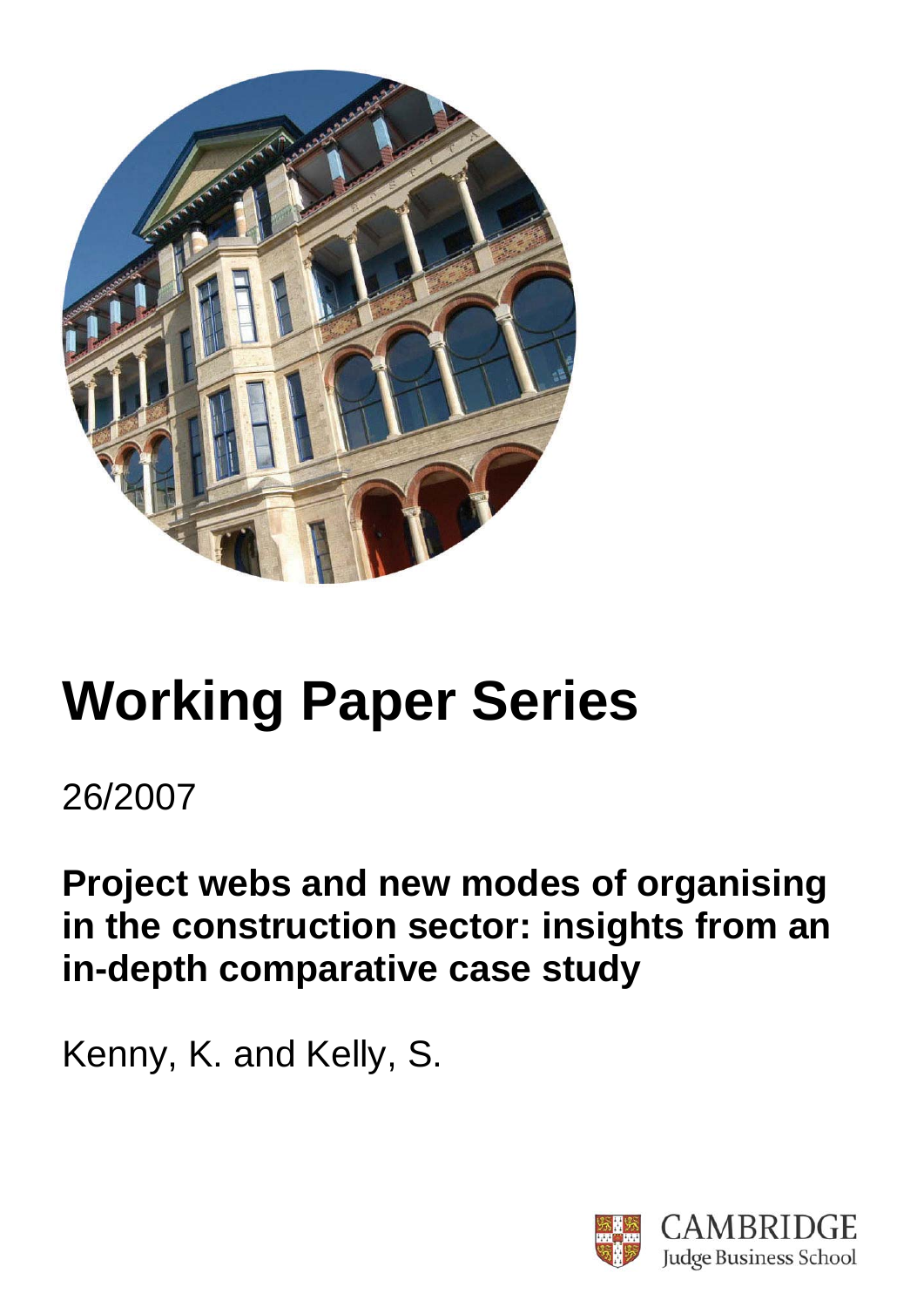These papers are produced by Judge Business School, University of Cambridge. They are circulated for discussion purposes only. Their contents should be considered preliminary and are not to be quoted without the authors' permission.

Corresponding author contact details are as follows:

Kate Kenny Judge Business School University of Cambridge k.kenny@jbs.cam.ac.uk

Please address enquiries about the series to:

Research Support Manager Judge Business School Trumpington Street Cambridge CB2 1AG, UK Tel: 01223 760546 Fax: 01223 339701 E-mail: research-support@jbs.cam.ac.uk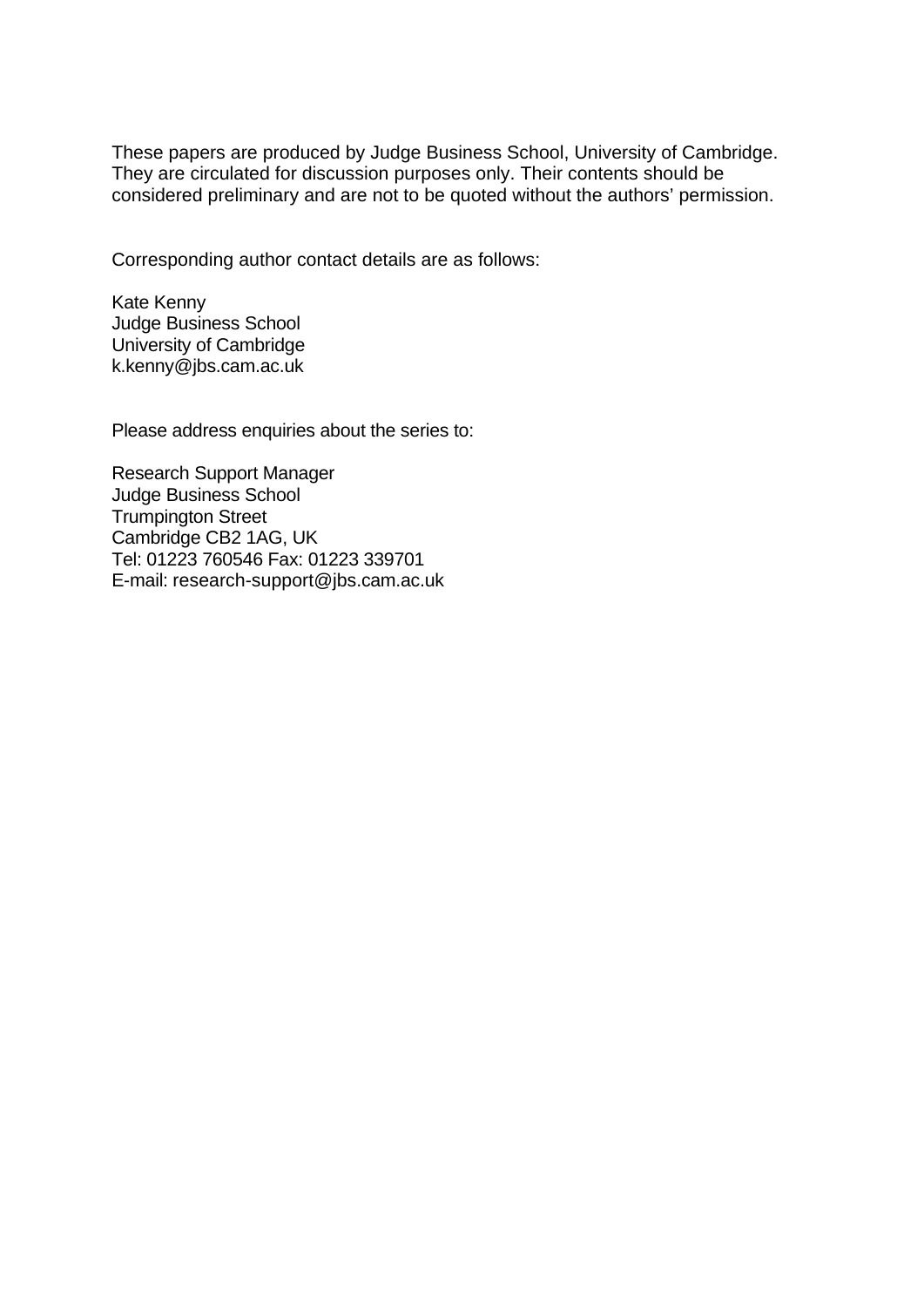# **PROJECT WEBS AND NEW MODES OF ORGANISING IN THE CONSTRUCTION SECTOR: INSIGHTS FROM AN IN-DEPTH COMPARATIVE CASE STUDY**

Kate Kenny, University of Cambridge

Seamas Kelly, University College, Dublin

This version 1 June 2004

#### **ABSTRACT**

There is a contemporary fascination with the way in which modern information and communication technologies (ICTs) may facilitate the emergence of innovative new forms of organising. In this paper we attempt to contribute to this debate by focusing on recent attempts to introduce Project Webs in the construction sector as a means of streamlining and improving the way projects are traditionally organised. We draw on in-depth, empirical evidence from interpretive studies of two high-profile construction projects, one based in Ireland and the other in the UK, to explore attempts to use such technologies to facilitate improved communication and collaboration between geographically-dislocated firms. Interestingly, the outcomes of the two projects contrasted radically with one another, with the technology enjoying significant success in one case while failing to make any significant impression at the other.

While we point to a range of technological and management issues that contributed to such polarised outcomes, we argue that one of the most significant problems with the successful use of such technology concerns institutionalised practices and relationships within the sector. In particular, we draw attention to the importance of the broader social, political and economic structures that are manifested in the traditional working practices that prevail within the industry. In conclusion, we argue that, rather than conceptualising the introduction of such changes as primarily a technical problem, attention needs to be paid to the manner in which the outcomes are shaped by the specific socio-political context within which such practices are situated.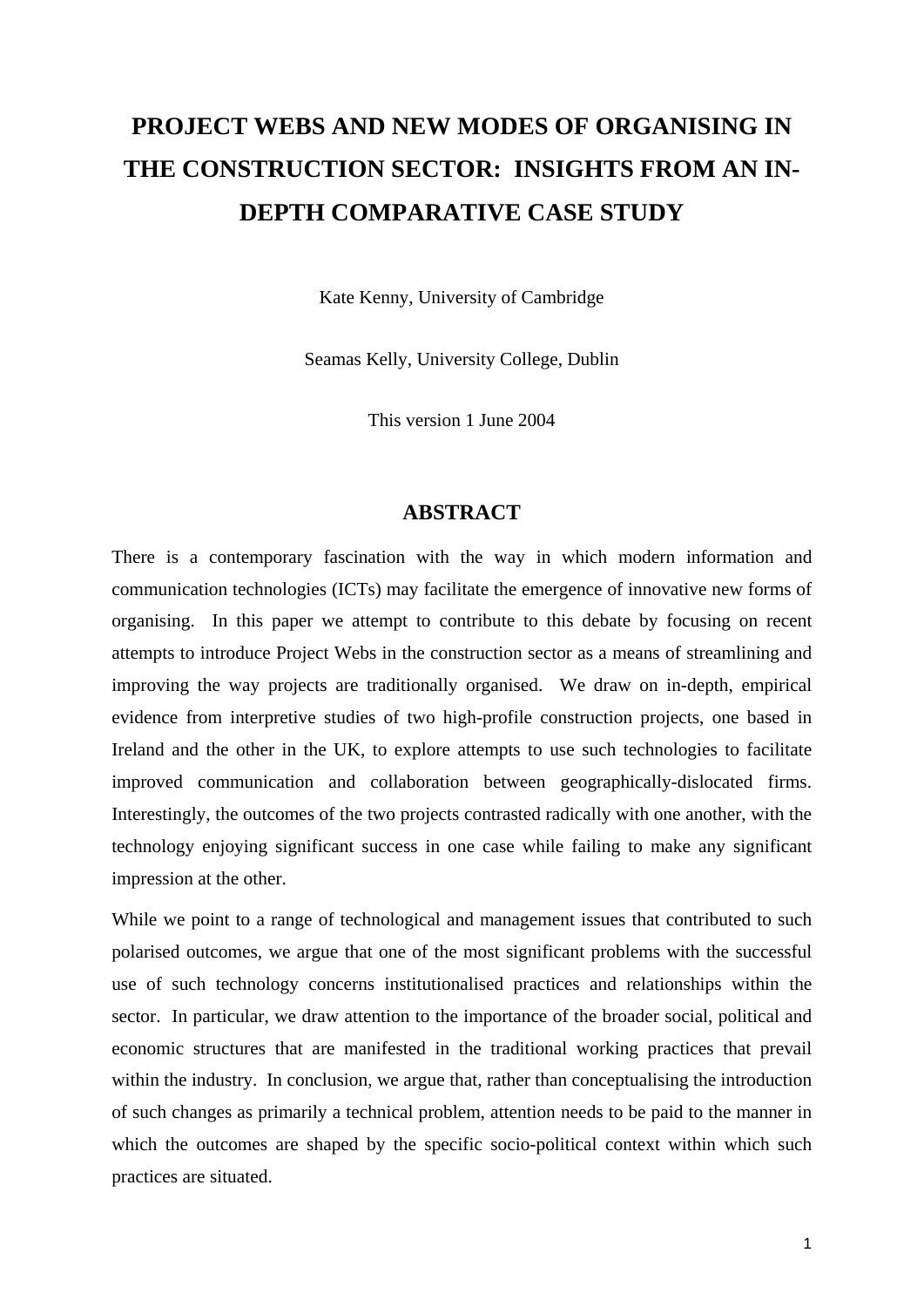#### **BIOGRAPHICAL NOTE**

Kate Kenny is a University Lecturer in Human Resources & Organisations at Cambridge's Judge Business School. Prior to her doctorate at this school, Dr Kenny was a consultant at the Irish Construction Information Technology Alliance. She has also been a professional services manager for BuildOnline UK (2000-2003), and a structural engineer in Ireland and Australia (1998-2000). She has won a number of awards, the latest being an Economic and Social Research Council Postdoctoral Fellowship (2006). Her research interests include critical management studies, issues of identity, power and emotion in contemporary workplaces and ethnographic research methodologies.

Seamas Kelly is a lecturer in University College Dublin's School of Business. His primary research interests concern the relationship between knowledge, IT and processes of social organisation. Dr Kelly has lectured in the area of Management Information Systems since 2000. Prior to this he spent three years in UCD as a Newman Scholar. He holds a BE degree from University College Cork and a PhD from the University of Cambridge's Judge Business School.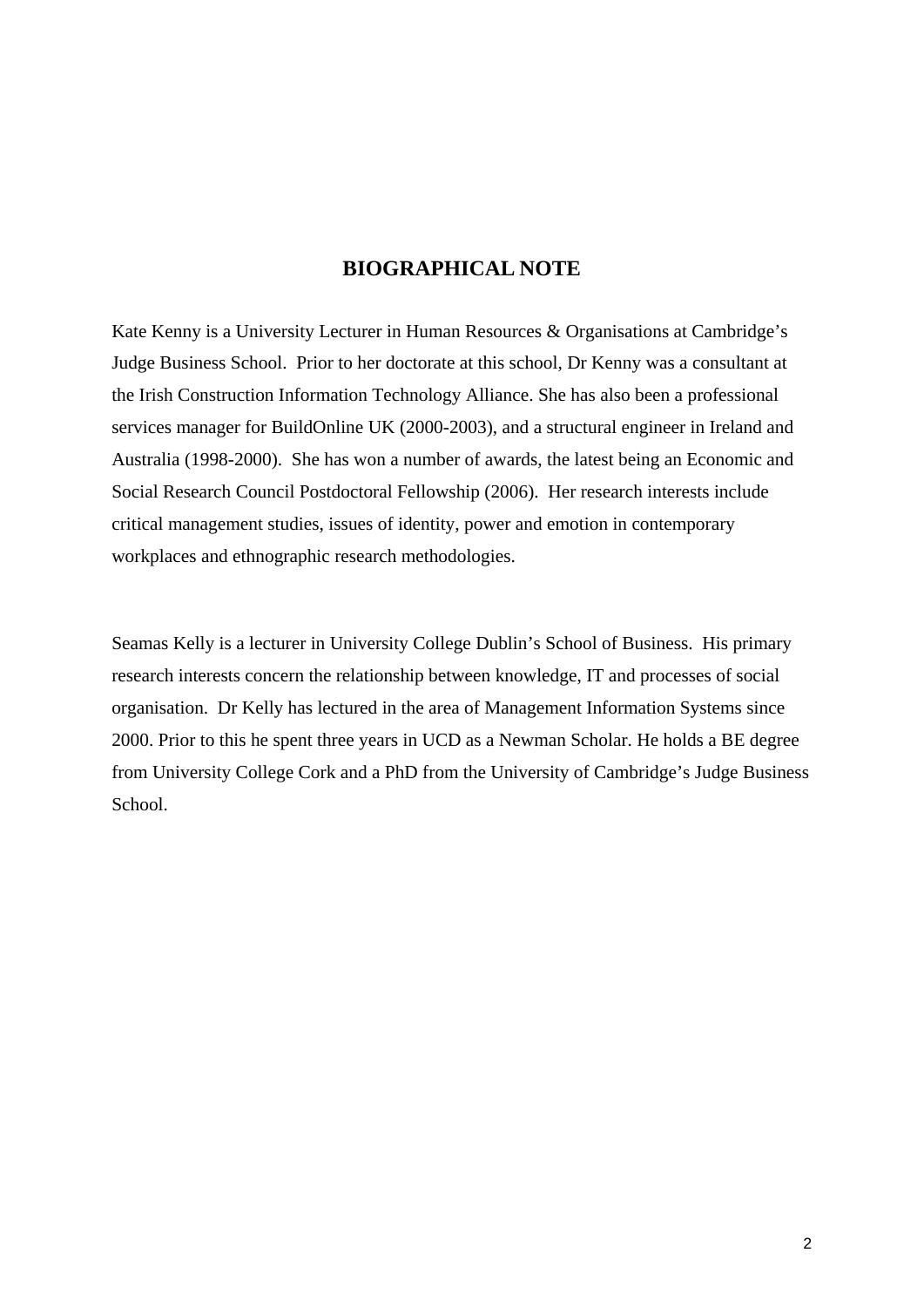#### **INTRODUCTION**

1

There is a contemporary fascination with the way in which recent developments in information and communication technology (ICT) may facilitate the emergence of innovative new forms of organising (see, for example, Kirkpatrick 1993, Lipnack & Stamps 1997, Boudreau et al 1998). Indeed, in recent times a plethora of evocative terms such as the "network organisation" (Miles & Snow 1992, Castells 2001), the "virtual corporation" (Davidow & Malone 1992), and even the "Moebius-strip organisation" (Sabel 1991), have been offered as a means of characterising such organisational transformations. ICT has been heralded as a key enabler of these more integrated, flexible, communication-intensive, network modes of organising (Lipnack & Stamps 1996), due to its supposed capacity to facilitate dramatic improvements in processes of collaboration and surveillance and management control. Despite the excitement about this ICT-enabled brave new organisational world, however, the empirical evidence to sustain such claims is decidedly mixed and a number of authors have questioned the conceptual assumptions upon which they are based (see, for example, Knights and Willmott, 1999).

Mirroring such broader trends and developments in management thought, there has, of late, been much excitement about, and investment in, the use of modern, Internet-based ICT in the construction industry<sup>1</sup> to experiment with more innovative, collaborative and productive ways of organising work practice (Egan 1998). In this sector, where traditional working practices are widely recognised as sources of unnecessary time and cost overruns (Latham 1994, Rojas and Songer 1999), there have been recent calls for the industry to improve and streamline the way in which work is carried out (Egan, 1998). Partly in response to this, the sector has seen the emergence of specialist providers offering software products specifically designed to facilitate more effective ways of managing and organising construction projects. A form of ICT widely used in construction is the 'Project Collaboration Website', or Project Web, which enables the sharing of project information between collaborating firms, via a centrally hosted Internet repository (Azhar, Ahmad & Ahmed 2000). On such systems, shared information is hosted electronically on a central server, with access being given to relevant members of the project team via username and password. Server space is typically rented for

<sup>&</sup>lt;sup>1</sup> Interestingly, project-based industries such as construction and the film industry have been cited as potential models for the virtual organisation (Grant 1998, Introna et al 2000).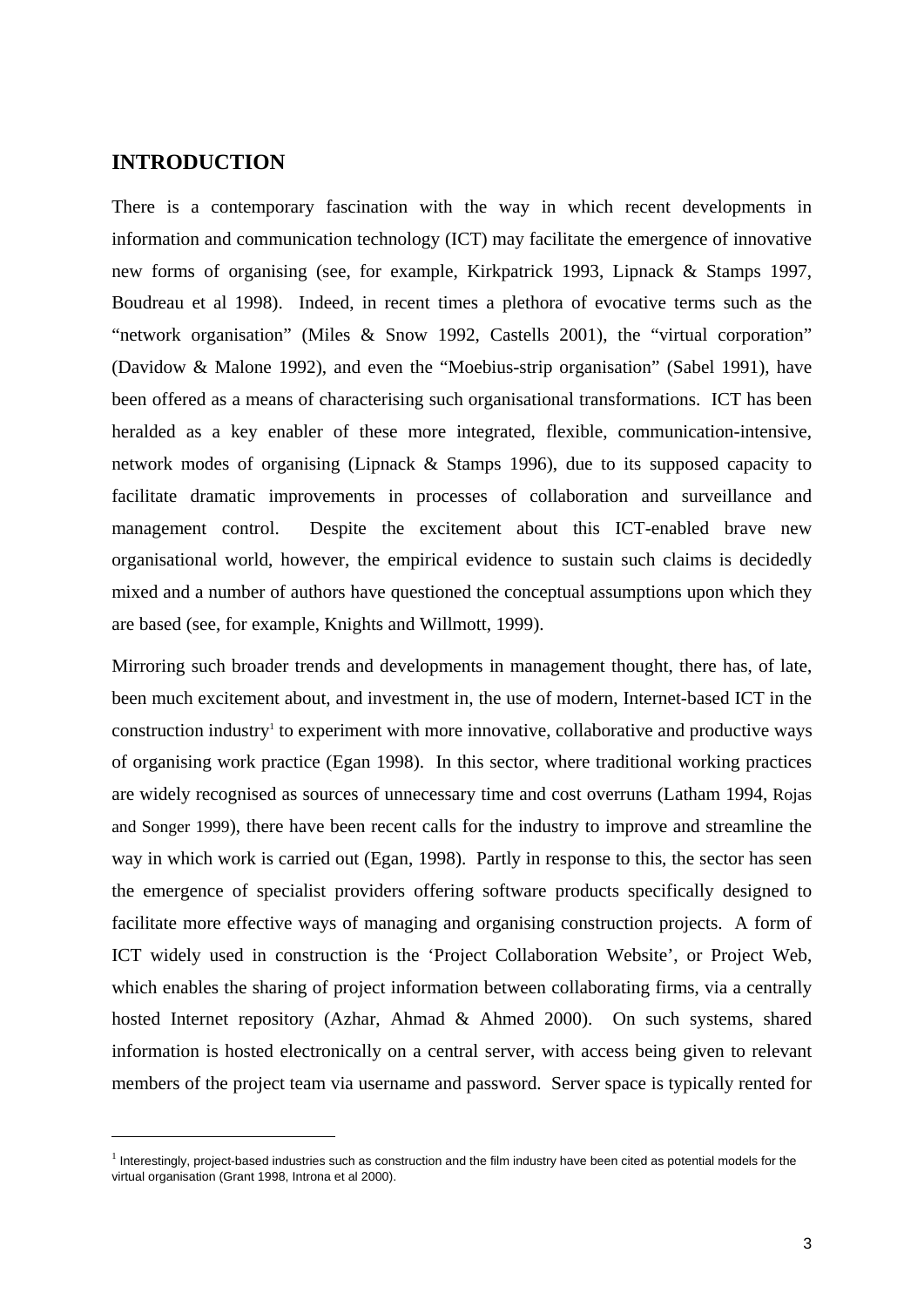an annual fee from the software provider, who develops and maintains the web-based interface technology, which follows the Application Service Provider (ASP) model of software provision. A typical Project Web will have the following features:

- A customisable 'Project Homepage' with images of the project, latest updates and relevant web links (for example, to media articles on the project, or to material suppliers' websites).
- A central document manager where files can be organised and managed by project members.
- Built-in viewing software where users can view and add comments to documents, drawings and Computer Aided Design (CAD) files regardless of the software package used to create the file.
- An automatic messaging facility that notifies team members when new files have been added to the project site. Members can choose to receive these updates by text message, email or fax.
- Online forms that resemble the paper forms normally used in construction. Examples include 'Requests for Information', typically issued by the contractor to the architect if there is a query about an aspect of a design, and 'Submittals' which are issued when a document must be checked by another party on the project.
- A facility to maintain a complete audit trail of all activity on the Project Website; e.g. who has opened, saved, edited or added a given document and the date and time that the action in question was carried out.

The potential benefits of using Project Webs have been widely trumpeted within the sector. For instance, the use of the Internet to share project information has been seen as offering the potential to "transform many construction operations" (Egan 1998). Wesek, Cottrez & Landler (2000) claim, in a widely cited industry report, that very real and tangible benefits are being experienced by firms adopting online project collaboration tools, including improved project progress communication, increased accountability and shortened project lifecycle. The idea is that the use of a shared electronic document repository on construction projects will reduce administrative work by facilitating easier distribution and version control of all documentation, whilst also improving monitoring and management control processes due to the increased transparency of activities associated with the introduction of a comprehensive electronic audit trail. Others have claimed that the use of Project Webs will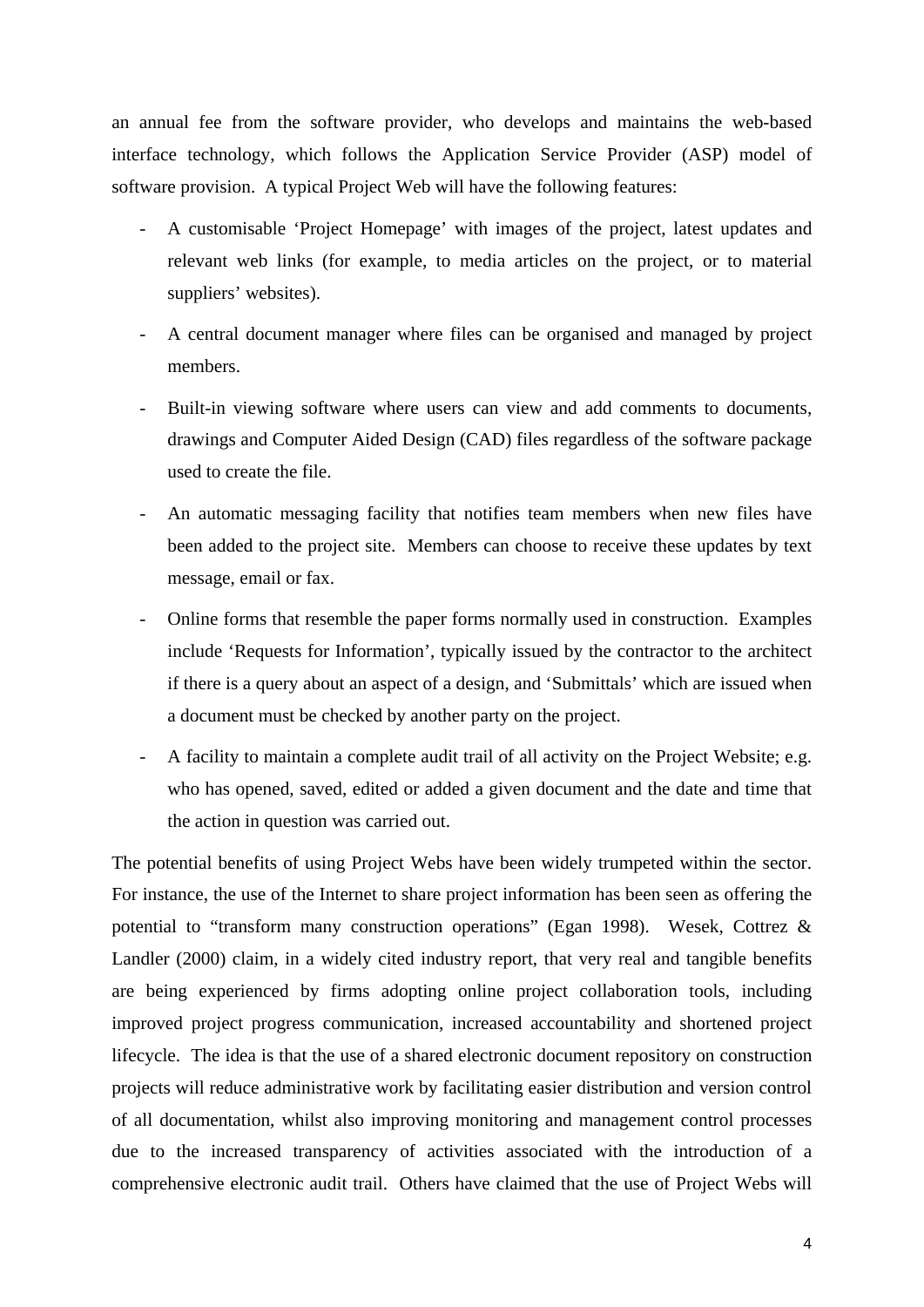result in "improved relationship with the client, and all partnering companies in their supply chain" due to "less project management time spent on administration and more time to focus on delivering quality work to the client." Azhar, Ahmad  $\&$  Ahmed (2000) argue that the use of e-commerce in construction, including Project Webs, will introduce badly needed efficiencies into the industry, and that "better relationships will develop due to the increase of information exchange and communication".

Uptake of these technologies within construction has been relatively slow as reported by a recent review (Becerik, 2004). This report states that despite the many apparent benefits of these technologies and all the efforts that have been put into facilitating the communication among the participants in AEC projects, utilization of this technology hasn't progressed beyond simple document storage, exchange and management. When the first extranet services were launched, many industry pundits forecasted that this market would grow dramatically to reach multi-billion-dollar size within a few years. Despite the admonitions of vendors, consultants, journalists and even fervent early adopters in design and construction firms, widespread customer adoption in the AEC industry has been far slower than initially projected .

However, albeit slowly, use of these technologies is spreading. A recent study indicates that 50% of those employed in the Swedish construction industry work in companies where such software had been used on at least one project (Bjork, 2001). A similar study shows that almost half of all construction projects of size greater than \$21.3m US ( $\epsilon$ 6.8m Euros) in Finland make use of this kind of software (Bäckblom, Ruohtula & Björk, 2003). In the United States, Azhar, Ahmad & Ahmed (2002) report that of the five hundred construction sector firms surveyed, 59% of respondent firms used project specific websites to share information with other members on their projects. The Engineering News Record (ENR) in the United States estimates that the number of A/E/C firms prepared to set up ''virtual'' project teams by using the WPMS concept is doubling every 6 months (Nitithamyong  $\&$ Skibniewski, 2004). To gauge the amount spent on such systems, it is noted that software providers tend to charge approximately 0.1% of the total project value, per annum for the use of a project website (Bäckblom, Ruohtula & Björk, 2003). Thus, a medium sized project might expect to pay \$25,000 US per annum for the use of a system.

Despite significant investment in such technologies in recent years, however, there is still very little tangible evidence of how effective they have been in supporting construction projects (Becerik, 2004). As with web-based collaboration processes in other industries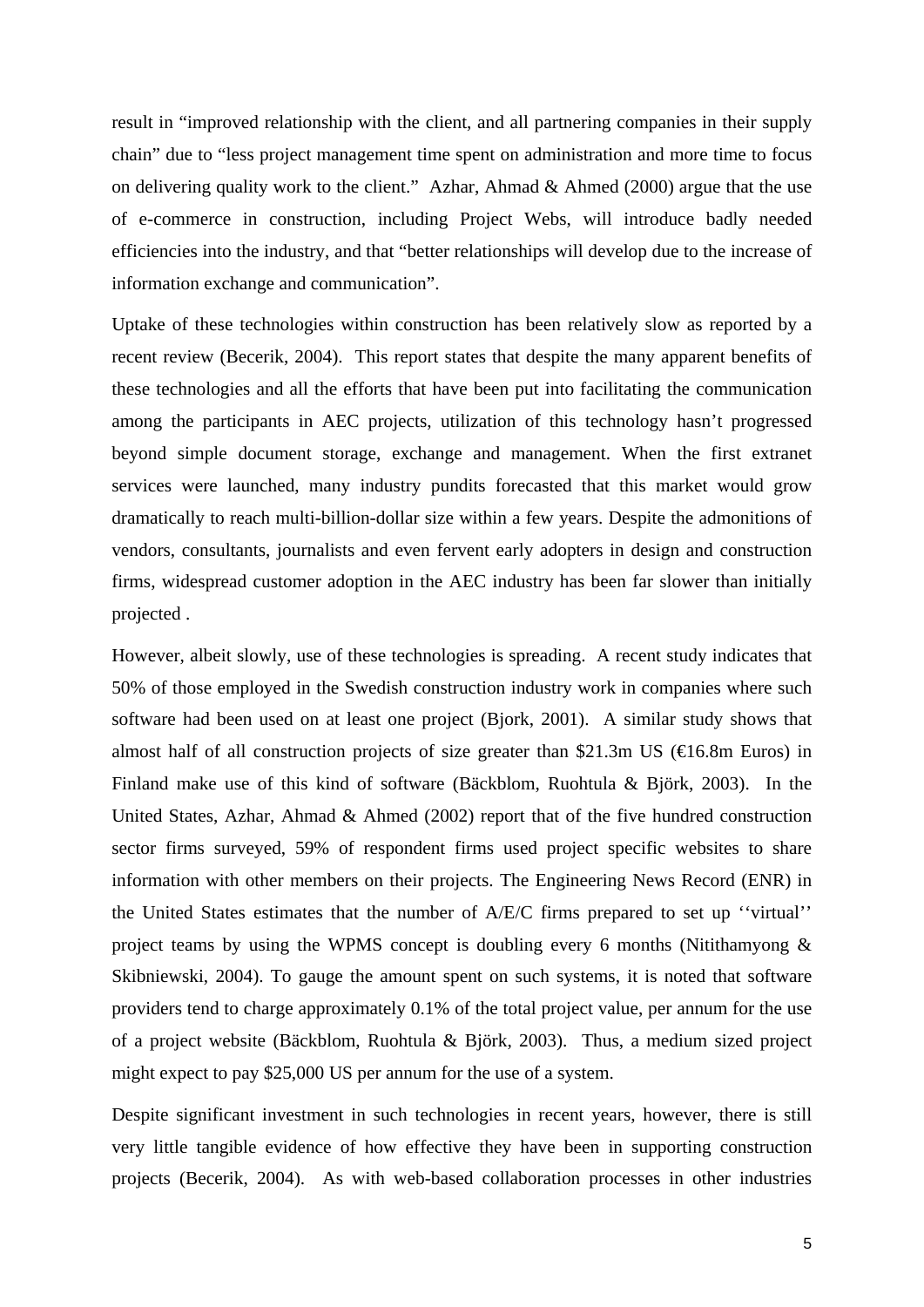(Munkvold, 1999), there have been little in-depth empirical studies through which we might develop a mature understanding of the benefits of using such systems and validate the claims of their vendors (for one such study see Nikas, A. & Poulymenakou, A. (2005)'s study of the introduction of a web-based collaboration platform in a construction consortium in Greece).

Despite these exceptions, the majority of published evidence in existence tends to be in the form of quite superficial case studies of projects that have used construction Extranet technologies (Becerik 2004, George 1999). Such accounts tend to be suspiciously sanguine regarding the potential contribution of such systems and the ease with which they may be embedded within such contexts, which are typically marked by deeply institutionalised work practices and complex mosaics of social and organisational relations. Indeed, Broyd (1999) argues that the published evidence does not reflect the varied outcomes experienced by practitioners who have used such technologies. Nitithamyong & Skibniewski (2004) point out that in studies of web-based collaboration systems to date, technically related factors have often gained sole attention while nontechnical factors are considered separately, overlooked, or even ignored completely.

In this paper, then, we attempt to address this apparent empirical lacuna by providing an indepth interpretive account of the attempted implementation and use of Project Webs on two different construction projects. Interestingly, in one case the technology was considered a great success, contributing to some key changes in working practices, while in the other it was only used in a very superficial manner. We attempt to explain such divergent outcomes by pointing to key differences in the broader institutional context that pertained in each case, and try to demonstrate how this context shaped, and was shaped by, key actions (i.e. human interventions) and events as the implementation process unfolded. In so doing, we point to the social and organisational difficulties associated with implementing Project Webs and we attempt to theorise about the circumstances under which such implementation attempts are more likely to be successful.

The paper is organised as follows. In the next section we briefly review key lessons that have been learned from general studies of ICT innovation in other sectors, and we attempt to elaborate an appropriate theoretical perspective for understanding the implementation and use of Project Webs. We then go on to provide some important contextual background on the way in which construction projects are traditionally organised. In the subsequent section we outline and justify our choice of research methods and research design, before moving on to an exposition of the implementation process at the two research sites chosen. We then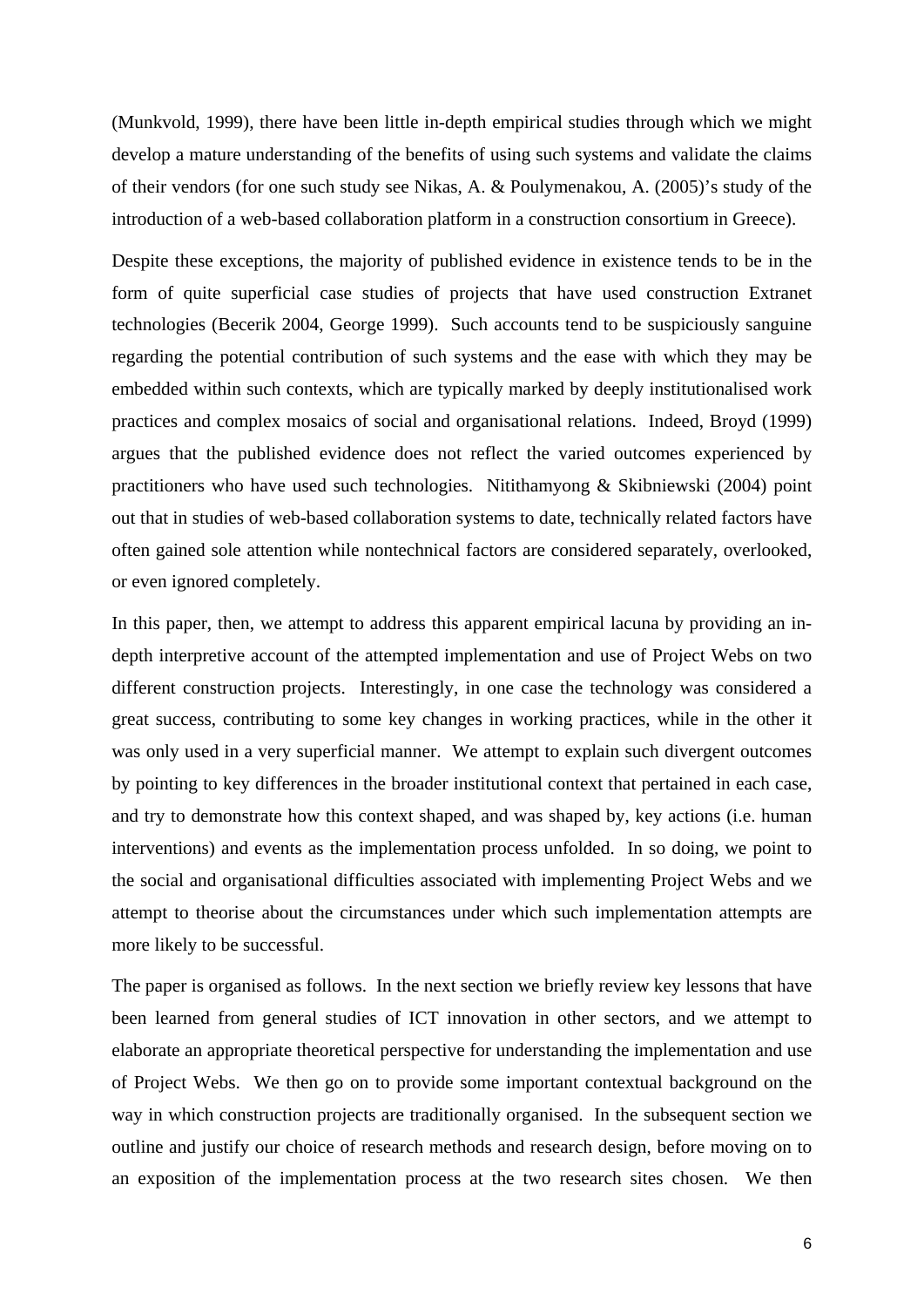attempt to explain why the outcomes of the two cases were so divergent and, finally, go on to discuss some of the main conclusions and implications that might be drawn from our analysis.

## **UNDERSTANDING THE RELATIONSHIP BETWEEN ICT AND SOCIAL AND ORGANISATIONAL CHANGE**

There are reasons to be more than a little cautious about the claims made about the radical transformative potential of Project Webs in the construction industry. In particular, it is instructive to consider some of the literature on groupware implementation and use. While the notion of ICTs as being embedded in complex organisational and social contexts has been introduced in some studies of web-based systems in construction, such as Becerik (2004) who mention that "most important problems are not technological but they are organizational and

Physiological" and Nitithamyong & Skibniewski (2004)'s comment that "factors such as sociological and people issues… greatly impact the system's performance", more detailed examinations of these processes has been carried out in the groupware literature. Therefore, we hope that this body of work would provide a useful means of highlighting some of the key difficulties that are often associated with ICT innovation of this nature. Indeed, in their study of the introduction of a web-based collaboration platform in a construction consortium in Greece, Nikas, A. & Poulymenakou, A. (2005) draw extensively on this body of literature to inform their understanding of the case.

Groupware is a term given to software that is designed to support groups of people working together, by supporting rich and varied forms of communication, collaboration and information sharing (see Baecker 1993, Ciborra 1996a). Project Webs, then, may be seen as a specific example of groupware technology. Despite early optimism about the transformative capacity of groupware, however, the empirical evidence supporting claims of radical organisational change is decidedly mixed: amongst the relatively small number of indepth, situated studies of attempts to use ICT to facilitate innovative forms of organising, one can find evidence of great successes (see, for example, Malhotra et al 2001, Orlikowski 1996), failures (see, for example, Orlikowski 1993, Vandenbosch & Ginzberg 1996, Ciborra & Suetens 1996) and elements of both success and failure (see Kelly & Jones 2001). This great divergence in the reported outcomes of groupware implementation raises important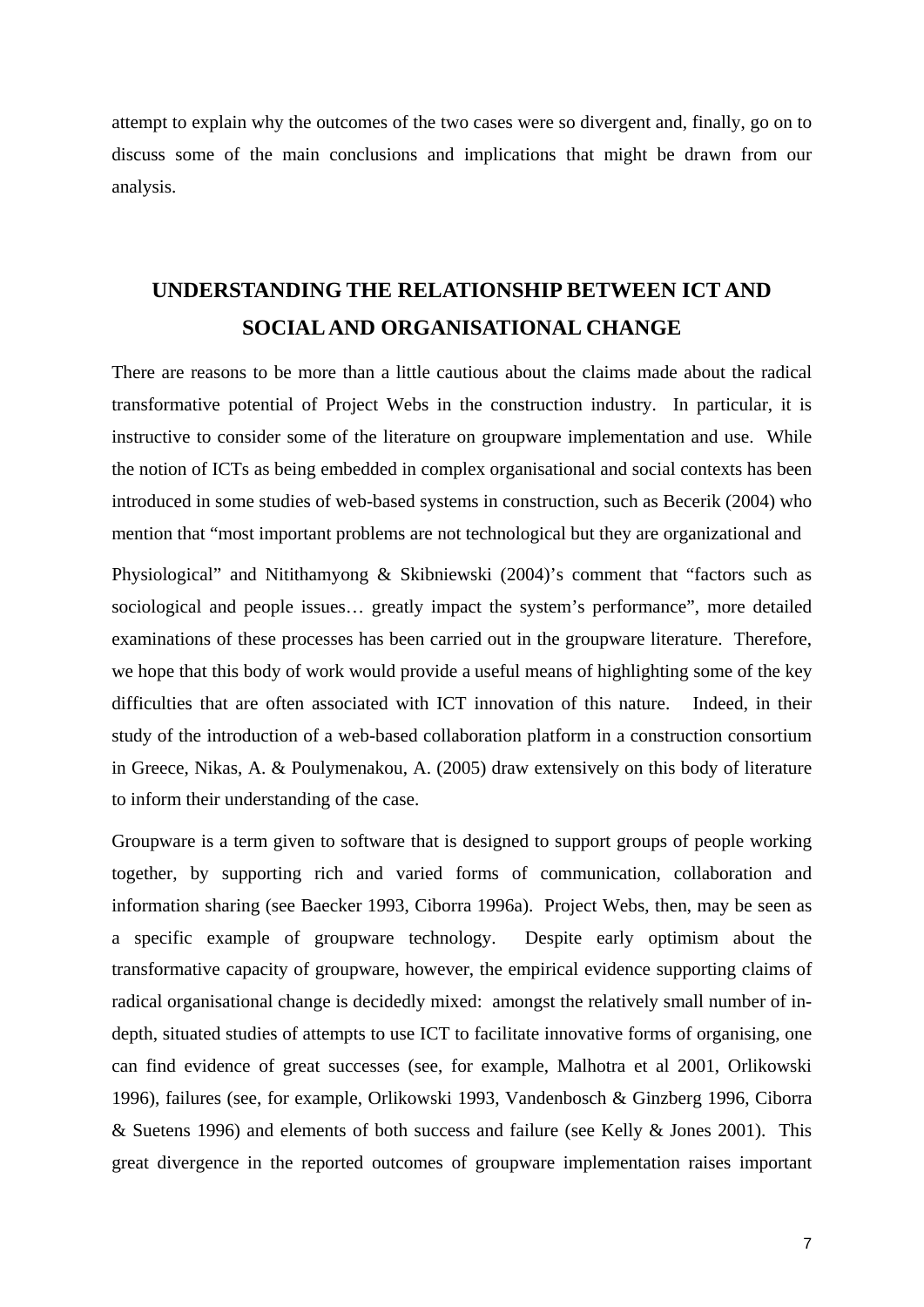questions about how we should interpret such seemingly 'contradictory' results (Robey & Boudreau 1999), and how we should approach the study of groupware innovation in organisations. We will begin by addressing these questions, before going on to take a more careful look at groupware literature for insights into the social and organisational problems that can hamper groupware innovation.

#### **Perspectives on IS and organisational transformation**

Orlikowski and Iacono (2000), in attempting to summarise some of the lessons learned from studies of technology over the past 20 years, warn about dangers of drawing conclusions about the organisational implications of a particular technology by merely extrapolating from its identified technical features. In particular they argue that, as technology is 'interpretively flexible' (i.e. open to being interpreted and appropriated in divergent ways), it is important to carefully distinguish between "espoused technologies" and "technologies-in-use". By the former they mean idealised descriptions of how the technology is used, arguing that these are rarely a good indicator of the nuanced and multiple ways in which technology is actually appropriated and used in practice. Consequently, they contend that if we want to really understand the organisational implications of ICT, then we need to look carefully at how they become embedded in specific social and organisational contexts. In other words, our understanding of a specific technology must be based on in-depth empirical studies of its use in diverse contexts.

Of course the notion that technology is, at least partially, socially constructed (see Bijker 1987), or an 'equivoque' (Weick 1990), is not new. The key issue is how this construction process unfolds and how it is shaped. Walsham (1993) has drawn on the work of Pettigrew (1985, 1990) to argue that, in studying IS in organisations, we need to consider not only the technology itself (i.e. the content of the change), but also the social and organisational context in which it is embedded and the process by which it is introduced. Robey and Boudreau (1999) reinforce this point by arguing that studies of IS in organisations need to become more theoretically sophisticated by drawing on intellectual traditions in social thought that take issues of context and process seriously, and that avoid the twin traps of technological determinism and managerial voluntarism (see Markus & Robey 1988, Orlikowski 1992). In particular, they identify what they consider to be four fruitful theoretical directions (cultural, political, institutional and organisational learning theory), and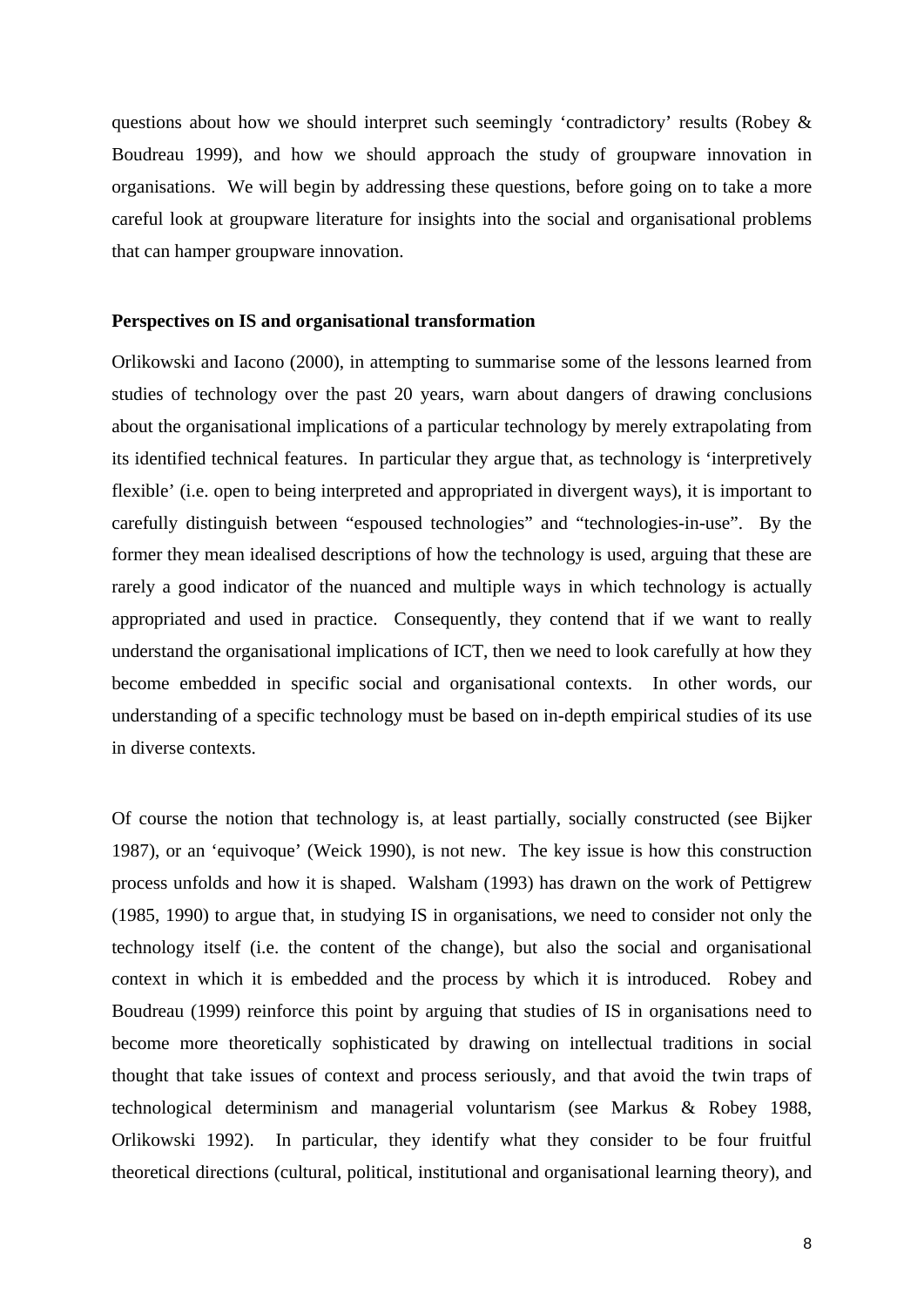emphasise that all these could be located within the broader meta-theoretical framework of Structuration Theory (Giddens 1979, 1984).

Structuration theory is an attempt by the British sociologist Anthony Giddens to develop a sophisticated ontology of the social world by overcoming the traditional dualism between determinism and voluntarism that is a feature of much social theory. Giddens argues that social structure should be understood as the rules (i.e. knowledge) and resources that are constitutive of recurrent social practices (i.e. institutionalised ways of thinking and acting), which are reproduced over extended tracts of time and space. Critically, structure is reproduced, and changed, through the actions of 'knowledgeable' human agents, but this knowledge is a product of participation in such practices. Human action, then, both shapes (i.e. reconstitutes or changes), and is shaped by, social structure. Giddens contends that, analytically, it is possible to distinguish between three different kinds of social structure: structures of signification are associated with procedural rules for making sense of actions/ events and are expressed through interpretive schemes; structures of legitimation are associated with normative rules that govern the legitimacy of action and are expressed through norms and values; and structures of domination are associated with ways of sanctioning action and depend on the distribution of resources within a social system.

Agency, or a person's ability to act or make a difference, depends on access to resources. By resources, Giddens means the material equipment (allocative resources) and organisational capacities (authoritative resources) that provide agents who have access to them with a range of facilities to achieve particular outcomes. All social systems involve asymmetrical distributions of resources and, consequently, exhibit some degree of political inequality. The exercise of power, however, depends not just on the relative quantity and effectiveness of resources to which agents have access, but also on the skills that they have mastered (i.e. their knowledgeability) to make use of them. These skills include verbal skill and other forms of, what the sociologist Pierre Bordieu would term, 'cultural capital' (Tucker 1998). Inequality of power relations both influences, and is reflected in, inequalities in the procedural and normative rules (mutual knowledge) associated with a social system, as well as the kind of sanctions that superordinates may impose on subordinates (and vice versa). Changes in the availability or distribution of resources within a system may result in a complex realignment of the relations of autonomy and dependence.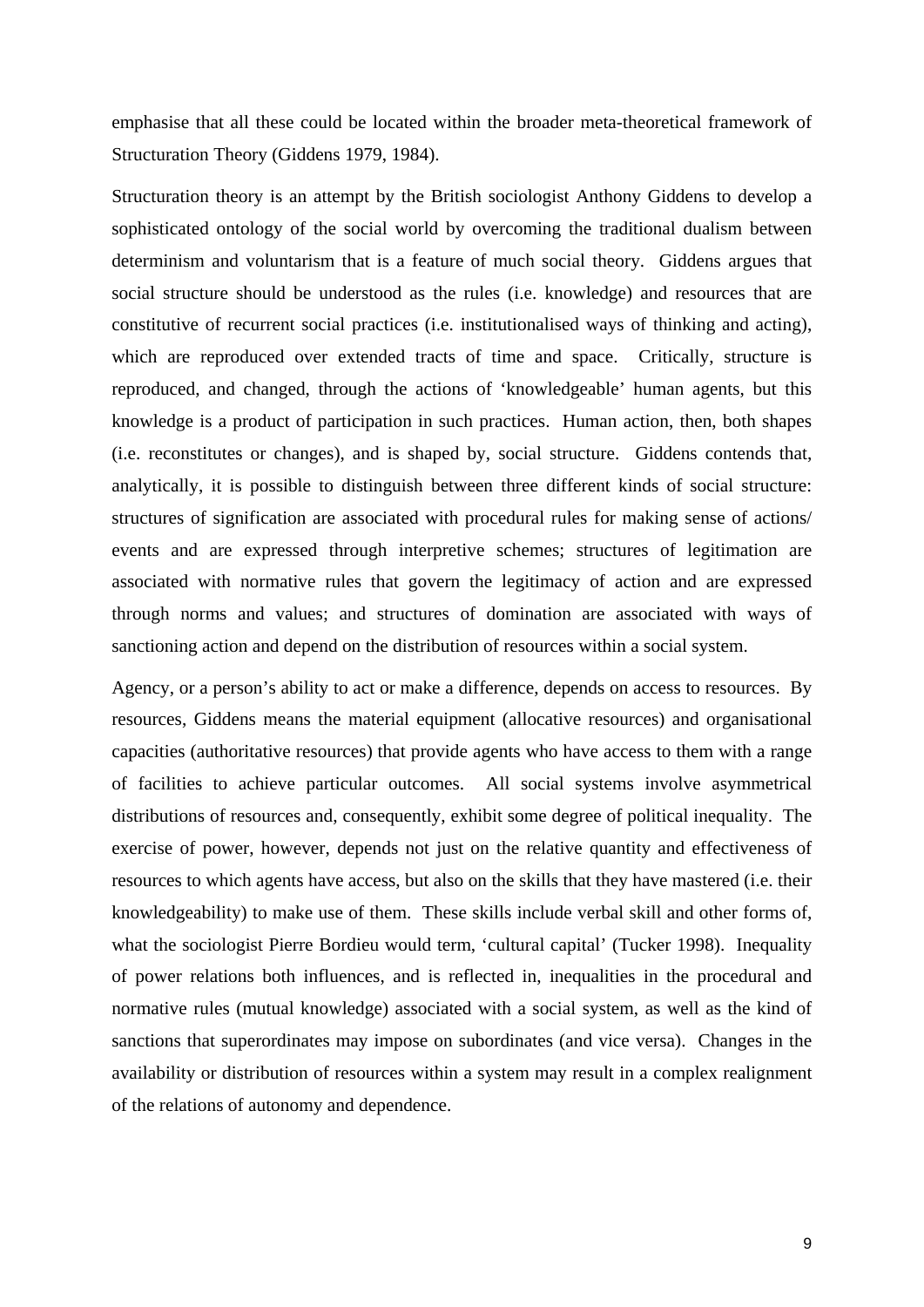#### **Social and organisational barriers to groupware innovation**

There is a body of work that has focused on groupware as a socially-embedded phenomenon and has been concerned to provide in-depth, situated studies of groupware "technology-inuse", which provides insight into the difficulties associated with facilitating groupware innovation in practice. Grudin (1989), for instance, draws attention to the fact that groupware use may often be associated with perceived costs as well as benefits, prominent amongst which is the increased work or effort that may be involved in using the system (Orlikowski, 1996, for instance, points to the increased administrative workload that was associated with the introduction of a groupware system in the Customer Services Department of a large software company). Moreover, Grudin (1989) also argues that the perceived costs and benefits associated with groupware use may be unevenly distributed amongst users and, consequently, that the design of such systems should be underpinned by the principle that most of the burden of using them be shouldered by those who have most to gain by their introduction. This point is in agreement with existing studies on web-based collaboration in construction (Becerik 2004). For example, Nikas, A. & Poulymenakou, A. (2005) observe in their study of the introduction of a web-based collaboration platform in a construction consortium in Greece, the construction site manager reported seeing little benefit from the use of the system besides a potential improvement in data transfer. The costs of using the system included great difficulties in transferring information to the right recipients and a reported feeling that the new web-based system was a tool for "spying" on his every day work.

 Ciborra (1996b) develops this argument about the difficulties getting people to use groupware technologies, by pointing out that in many social contexts "substitute media" like telephone, fax and Filofax will already be deeply embedded. Consequently, people's familiarity with, and mastery of, such "substitute media" may often make them very reluctant to switch to the groupware medium. This was noted by Nikas, A. & Poulymenakou, A. (2005) in their study of the introduction of a web-based collaboration platform in a construction consortium in Greece, in which the various problems with interoperability, instability and performance of the technologies resulted in users developing mistrust in the new technology and thus preferring to use substitute media, in this case fax instead of e-mail.

Furthermore, as the advantages of using groupware often depend on everyone else using it too, some authors have pointed to the difficulties associated with, and importance of, mobilising a 'critical mass' of users (Markus 1987, Dennis et al 1998). The provision of adequate incentives to use such systems (through the use of appropriate rewards and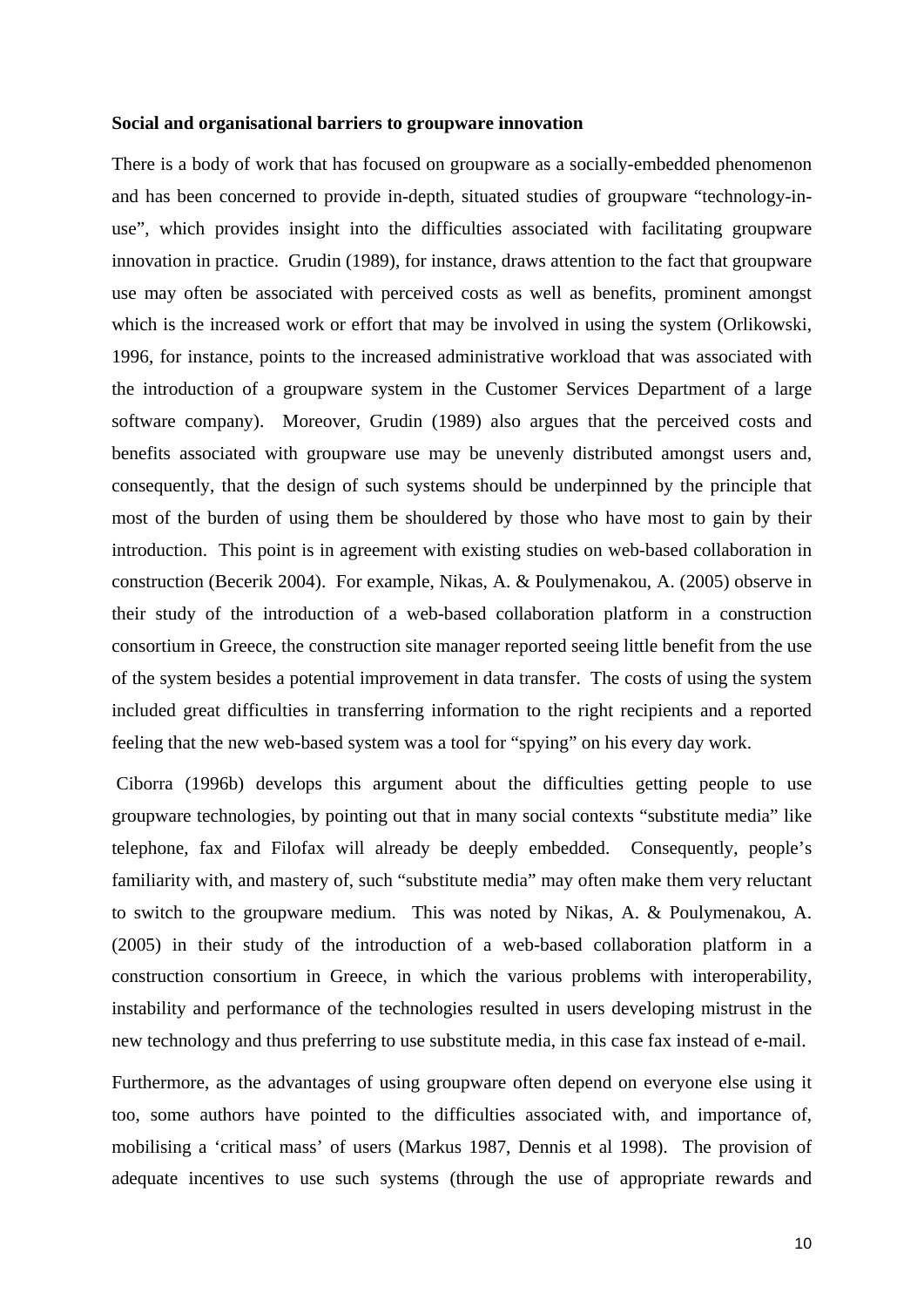sanctions) has been seen, therefore, as a key issue in successfully managing groupware innovation (Orlikowski 1993a).

Another key insight that emerges from such studies is the often open-ended and emergent nature of groupware innovation. Orlikowski and Hofman (1997) argue that groupware innovation is manifested in an ongoing process comprised of anticipated, emergent, and opportunistic types of change. Consequently, they argue that, rather than trying to comprehensively plan the implementation process ex ante, a responsive management style that focuses on making ongoing adjustments to the technology, and organisation within which it is embedded, is more appropriate. On this issue, Becerik (2004) reports that poor planning, little flexibility in implementation processes contributed to many unsuccessful implementations of project webs in the construction sector. In fact, they note that a popular misconception is that: because a web-based tool requires no resident software to use, then it requires no implementation to make it successful. The phrase "Just log-on and go" was widely employed by vendors and contributed to this problem.

#### **Groupware and Construction Project Webs: Additional Observations**

In the few in-depth studies of construction groupware systems that have been carried out, a number of unique features of these contexts have been observed.

In their study of the introduction of a web-based collaboration platform in a construction consortium in Greece, Nikas, A. & Poulymenakou, A. (2005) note that when the project collaboration system was introduced, significant changes were implied not only to the structure and core processes of the organisation using it, but also the work conditions of the people involved. They point out that the introduction of a new IT application influences roles, tasks, co-ordination activities and hence these systems necessitate the formulation of new formal and informal work procedures that need to be embedded into existing 'compulsory' processes as well as in informal norms. In his 2004 report, Becerik agrees that significant changes to work processes, roles and responsibilities and the degree of visibility of the work of individuals are frequently overlooked by those in charge of implementing construction project web systems (Becerik, 2004).

Drawing on Alshawi et al. (2003), the authors note that unlike many IT tools, the successful introduction of web-based tools requires the same "degree of readiness" both within each organisation *and* across the whole network of collaborating organisations. This makes the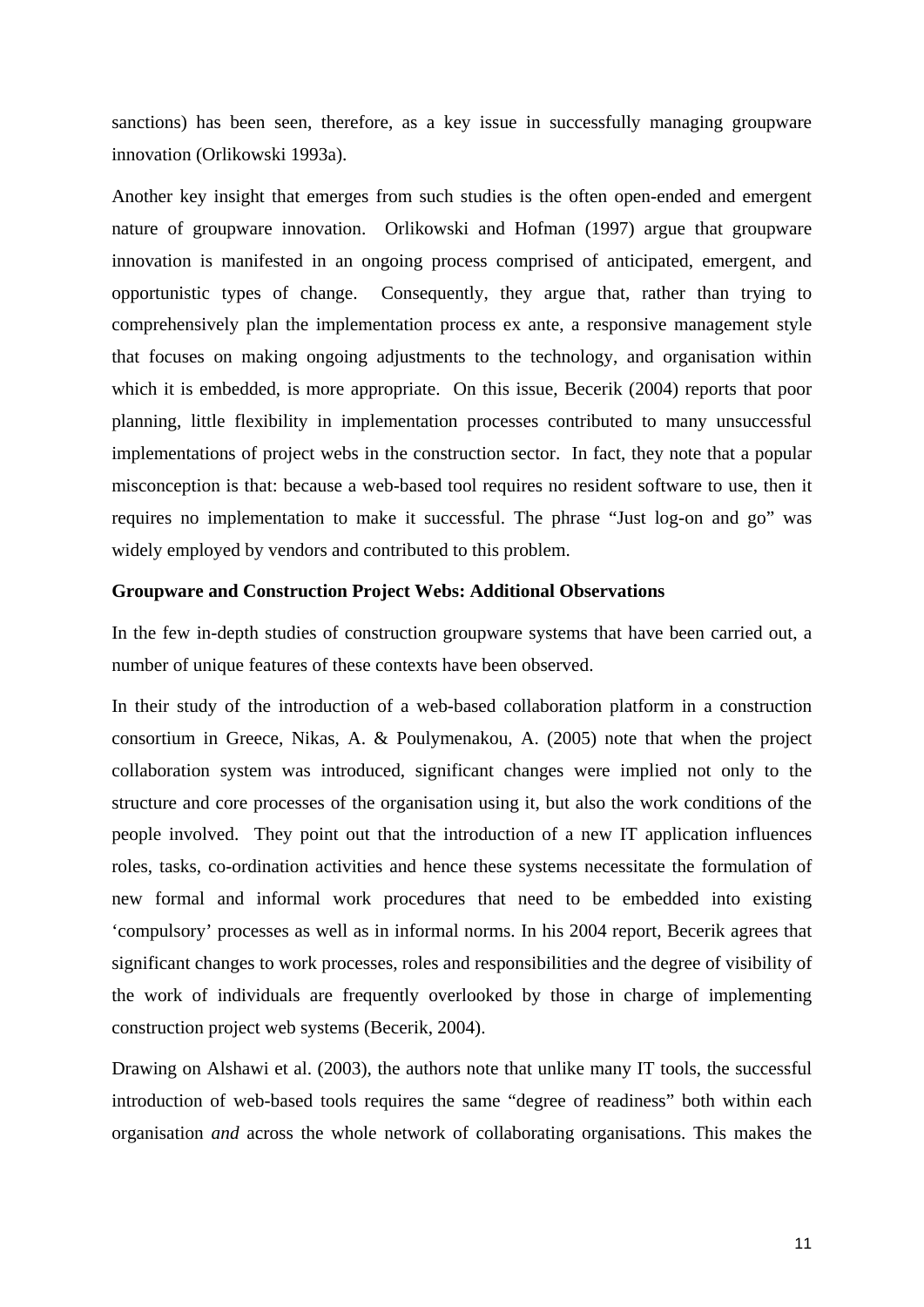implementation process very complicated and more difficult than the introduction of a new system into a single organisation.

Finally, in their study of a problematic implementation of construction project web software in Greece, Nikas, A. & Poulymenakou, A. (2005) note that the actors' familiarity with the use of such technologies was very low (Ciborra, 2000) and that actors IT literacy level was diverse within the network, prior to implementation.

### **BACKGROUND: THE ORGANISATION OF CONSTRUCTION PROJECTS**

In the construction sectors of the UK and Ireland, specific practices and modes of organising have emerged over time. These traditional features of the industry are observable in the governance structure of projects, the nature of inter-firm relationships and the ways in which firms collaborate to get work done.

The governance structure commonly used to manage construction projects is important to understand for this study. Once a project has been proposed, and planning permission secured, the construction 'client' (financier of the project) assembles a design team. This design team typically consists of a representative from an architectural firm, one from a structural engineering practice and a services engineering firm, all of whom will collaborate to produce a design plan for the final construction to be built. A quantity surveyor is appointed to continually monitor cost information and report on this to the client as the project progresses. The role of each party on a construction project is clearly defined; these distinctions are introduced at university stage and are continually enacted within the professions (Broyd 1999). While these divisions are criticised for leading to poor communications between distinct professions in construction (Hamer 1999), one useful result is that once a project commences, each firm is aware of its implicit responsibilities from the outset (Introna, Cushman & Moore, 2000). During this initial 'design' phase, the work of the group is coordinated by a project manager, or on smaller projects, by the architect. Once the completed design documents have been approved by the client, these form part of the 'tender package', which is distributed to interested contractors. Contractor firms then 'bid' for the construction phase, by submitting price estimates for the work, which are evaluated by the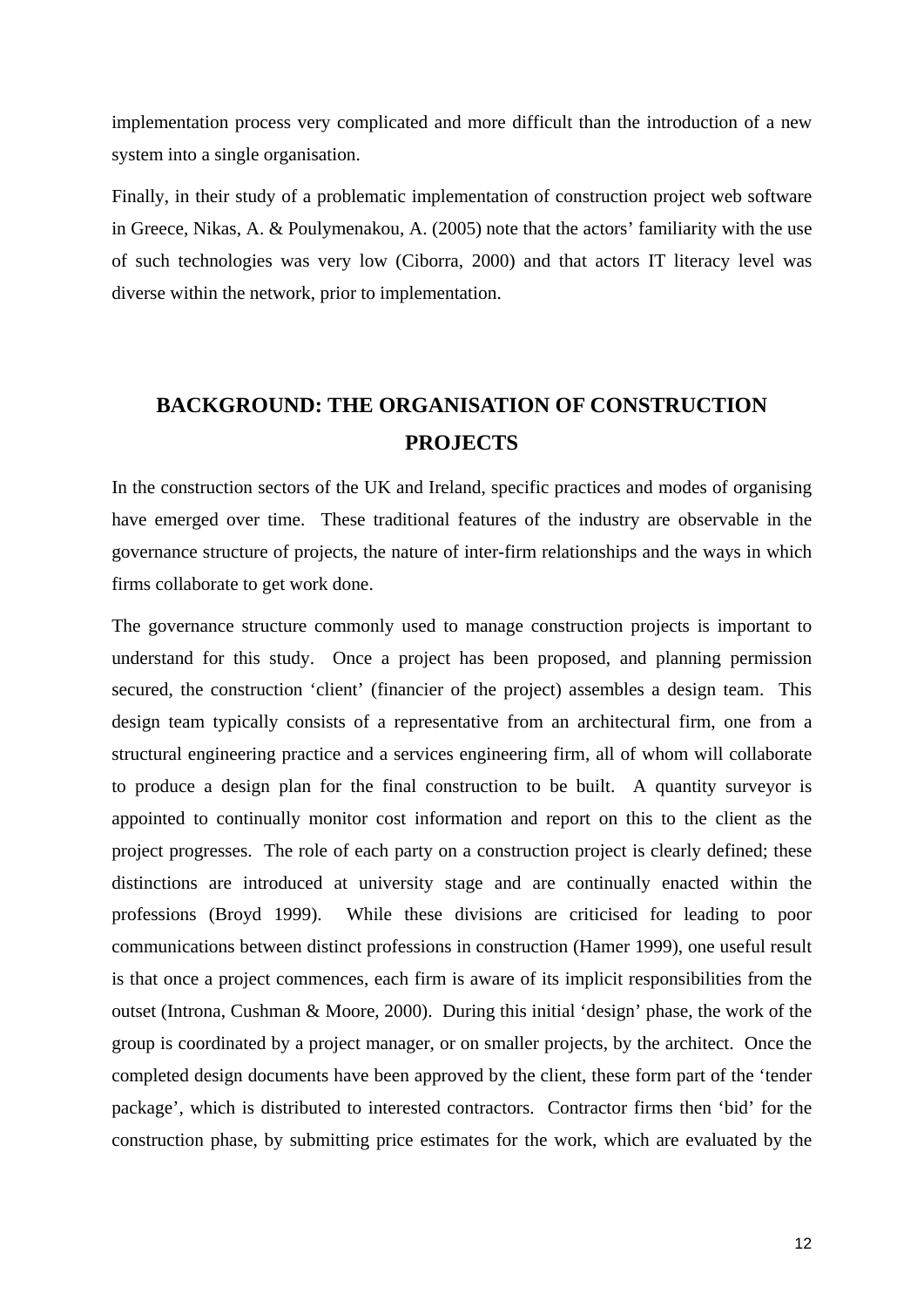client. The successful contracting firm is awarded the tender and it is this firm's responsibility to 'manage' the project from this stage on.



Figure 1. Overview of Hierarchy on Traditional Construction Contract

This governance structure involves clear decentralisation of control; responsibility for the progress of work is 'owned' by one of at least three different actors, depending on the stage of the project. Initially, the client is the central figure, but the project manager is responsible for the design phase, with the contractor managing the construction phase.

A second feature of traditional construction industry practices involves the lack of emphasis typically placed on the development of ongoing inter-firm relationships (Cushman, Franco & Rosenhead 1997, Danwood et al. 2002). Traditionally, projects are completed by short-term alliances, with a new team assembled for each new project. For example, a given contracting firm may never work with the same architect twice.

The final feature that concerns this research is the model of collaboration traditionally adopted for the carrying out of project work. Typically, when one party completes a document, copies are circulated to the rest of the project team. Each party must make corrections and comments on the documents, which are then returned to its author who makes the necessary changes to the original before redistributing. The postal service, email and the Internet all provide media by which output is passed from one collaborating partner to another. The process of design is conducted in this modular, point-to-point manner. Team meetings typically occur only once per fortnight.

The construction sector is undergoing significant changes. Competition from abroad and higher client expectations have put pressure on the industry to work towards the kinds of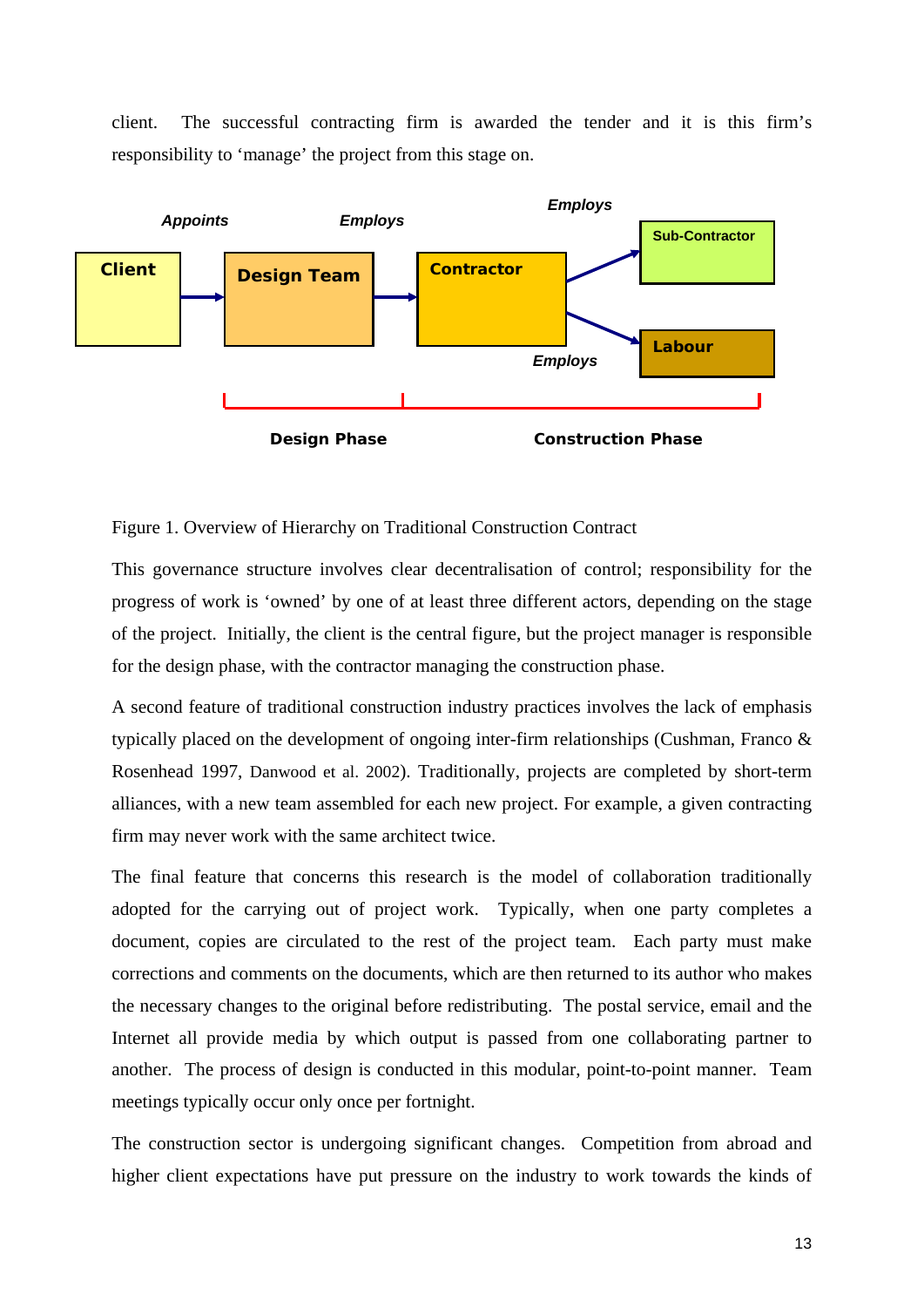performance improvements that appear to be transforming other industries; faster time to market, better quality and service and better control of risk and costs (Grant 1998). In particular, the features of the traditional construction process outlined above are widely criticised for impeding improvements within construction (Egan 1998, Sun and Aouad 2000). For example, the complex point-to-point method of design collaboration can lead to costly errors which are seen to increase with the scale and complexity of the project (Hamer 1999, Rojas and Songer 1999). The pressure to improve is mounting (Alshawi et al., 2003).

 The result of this pressure to change has seen some firms adapting their practices, although this change is occurring very slowly and sporadically across the sector.

One notable change has been the emergence of the Design Build governance structure. Under such a model, the construction client appoints a main contractor at the very start. Full responsibility for cost, co-ordination and management, from initial design through to construction, is 'novated' to the contractor. This centralisation of control is intended to contribute to the kind of process improvements outlined above. An outline diagram of the structure of such a contract is given in Figure 2.



Figure 2. Overview of Hierarchy on Design and Build Contract

The adoption of a Design Build model has obvious implications for the governance structure of a project. The main contractor directly manages the entire project team, which represents a dramatic departure from traditional inter-firm relationships. The rise in popularity of new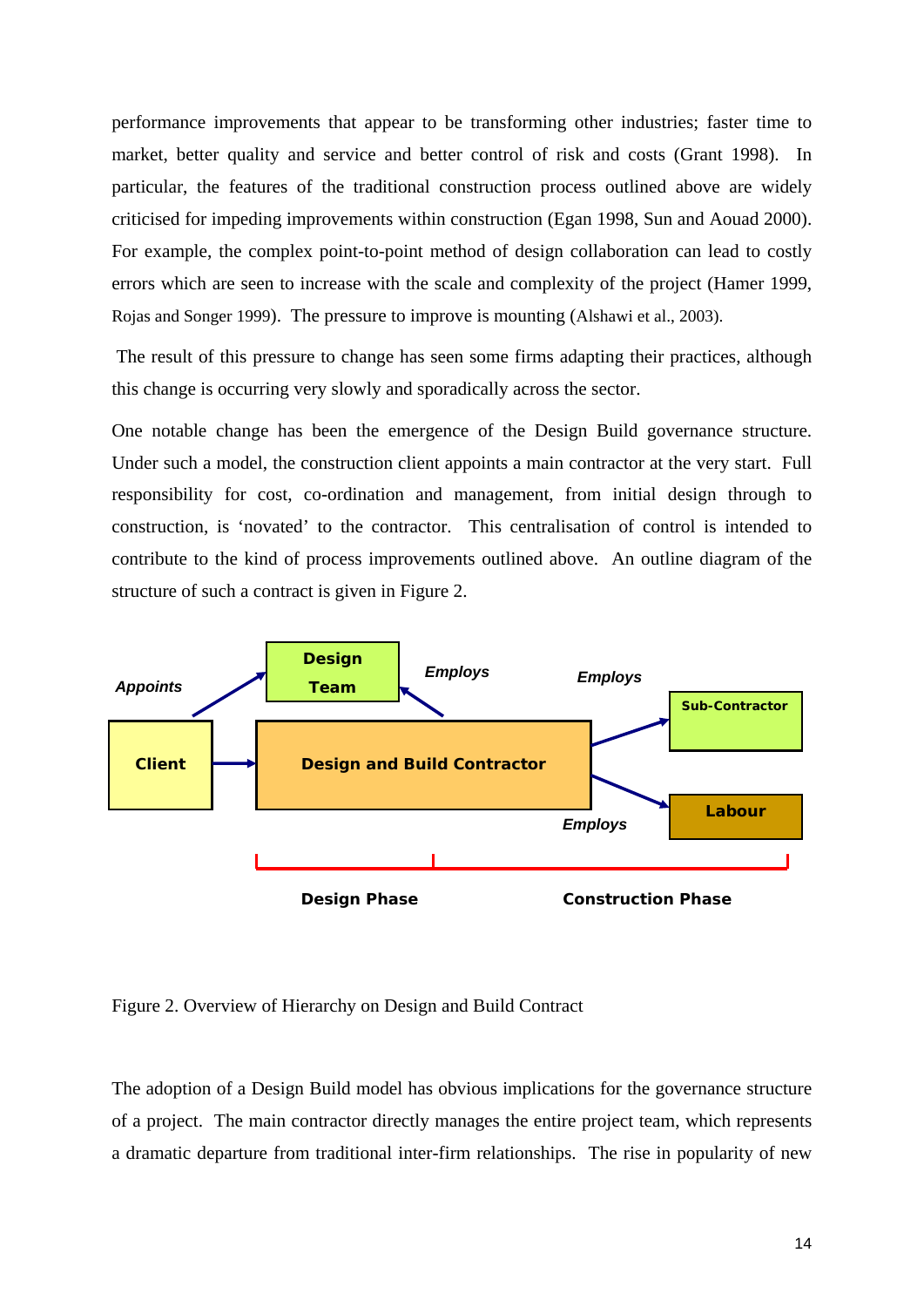governance structures such as the Design Build model has required main contractors to develop design expertise in order to manage design teams, along with project management skills. Architects have been required to adapt their skills to be able to design with the contractor, with the process of construction in mind, a significant departure for the profession. The spread of new models, such as Design Build thus led to some blurring of the boundaries between traditional roles.

A second change that has emerged in recent years has been a growing tendency for firms to foster long term partnerships in order to improve repeated inter-firm work processes over time (Sun et al., 2000).

Finally, industry changes have resulted in new modes of collaboration being necessary. Circumstances on a project, such as a 'fast-tracked' arrangement, or a Design Build model often mean that round-table, face to face design must occur between firms who would previously had a modular, non co-located working relationship.

Along side these changes are rapid technological advances in Information and Communication Technologies (Alshawi et al., 2003) such as web based collaboration systems and other innovations that promise to facilitate improvements to industry processes.

#### **RESEARCH METHODS AND DESIGN**

The first instances of construction Project Webs were noted in the United States in 1996. Research to date on this topic is limited and tends to focus on statistical survey results and other numeric methods.

As a new departure, the aim for this study was to understand the ways in which various social practices were sustained, resisted and changed with the introduction of web-based collaboration systems. Hence the focus was on observing interactions between people, reading and analysing the documents produced and more generally, observing social contexts as they develop and change over time. A number of authors have proposed that a study of a ICT implementation and the changes that occur over time is best suited to a longitudinal approach (Walsham 1993), perhaps combined with ethnographical data collection methods whose central concern is with detailed, in depth descriptions.

To facilitate this, a qualitative, interpretivist involving participant observation combined with semi structured interviewing was adopted for this research. The methodology employed was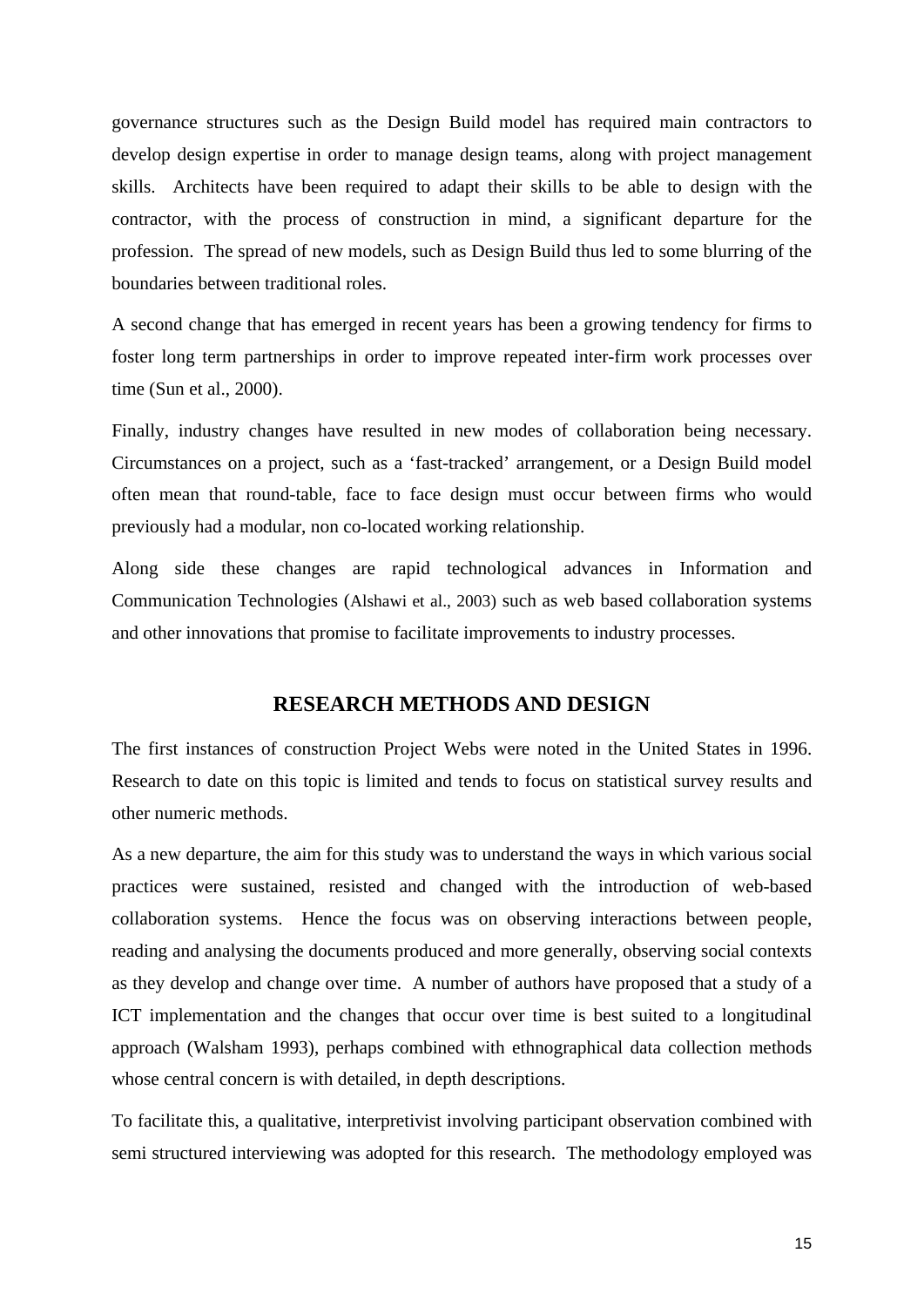broadly informed by principals for the evaluation of interpretivist research (Klein and Myers, 1999).

One of the authors acted as a participant observer in a firm that develops and supplies a webbased collaboration system ("Construct") to the construction industry. The period of participant observation lasted for approximately ten months. During this time, two particular instances of implementation of Construct were chosen for detailed study. Drawing on Orlikowski (1993) and Walsham (1993) it was hoped that this choice of two cases would facilitate useful iterative comparison between the sites, involving continuous juxtaposition of conflicting realities, that might assist in identifying useful patterns in the data (Orlikowski, 1993).

#### **Site and Participant Selection**

The Tullow Technology Park project was selected as an initial research site in April 2002. It was noted from observation and through the use of interviews that the poor quality of the Internet connection speeds at this site appeared to form a barrier to the use of the technology at Tullow. This led to the choice of Project Tyne for a second research site, as it was initially believed that Internet connection speeds were better at this site (although this turned out not to be the case). There were a number of similar features between the two cases whose presence made the comparison interesting. Obviously, both cases involved an implementation of the same technology. Both were construction projects and both implementations had begun and ended at the same time (roughly April 2001 to January 2002). In addition, the interviews were carried out when both projects had reached the stage of 'practical completion' (~ ninety five percent complete). This had the advantage that the experience was relatively fresh in the mind of participants at the time of carrying out the interviews. Differences between the cases were also identified. These included variations in the scale and scope of the projects and the structure of the contract in each case, and are discussed in a later section.

#### **Data Sources and Analysis**

In interpretivist research studies, "thick" descriptions are favoured, with an emphasis on painting a picture of the context surrounding the phenomenon being studied (Klein and Myers, 1999) and to this end as much relevant information as was possible was gathered. In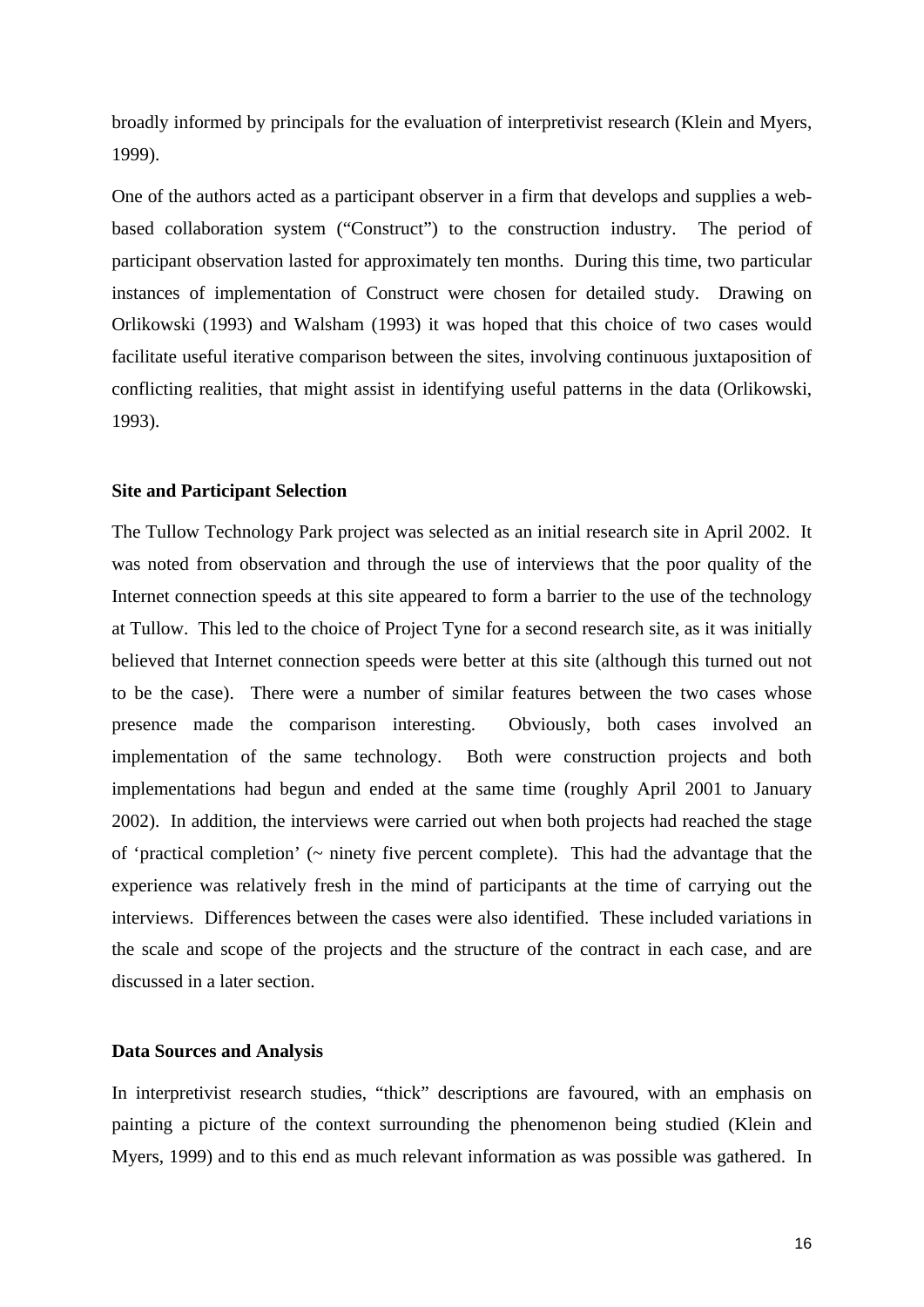addition to meeting minutes, diary notes from the period of participant observation and semistructured interviewing, usage logs for the two projects were also obtained from the software provider and participating firms' websites were consulted for published information on the projects. Relevant newspaper and newsletter articles were also gathered.

The participant observation phase of the research was chiefly concerned with the observation of the ongoing implementation practices at both sites. Participant observation as a research method originates from the disciplines of social and cultural anthropology where, by spending a significant amount of time in 'the field', and immersing themselves in the lives of the people they study, participant observers seek to develop a deeper understanding of the phenomenon being studied, as it is located in its social and cultural context. Ethnographies of management research are becoming more common (Collinson 1988; Van Maanen 1979; Watson 1994) with studies focussing on issues surrounding ICTs and management increasingly using this approach (Myers 1997; Orlikowski 1991 ; Schultze 2000).

The stated research focus on the meanings ascribed by individuals to various phenomena implied that it would be particularly useful to engage in semi-structured interviewing with key participants at each research site. A useful overview of semi-structured interviewing as a technique in interpretive approaches to management research is given in Easterby-Smith, Thorpe et al. (1991), while Walsham (1995) discusses its uses in interpretive information systems research. In selecting who to interview, construction projects consist of relatively clear and distinct roles and so it was clear from the outset who best to approach. The researcher's position within the software provider firm helped to gain access to more senior participants for interview. In all, fourteen interviews were conducted:

| Roles                        | Software<br>Account<br>Managers | Architects | Project<br>Managers | Contractors | Engineers | Quantity<br>Surveyors | Client           |
|------------------------------|---------------------------------|------------|---------------------|-------------|-----------|-----------------------|------------------|
| Tullow<br>Technology<br>Park | $\overline{2}$                  |            |                     |             | 2         |                       |                  |
| Project<br>Tyne              |                                 |            | 2                   |             |           | $\theta$              | $\boldsymbol{0}$ |

Table 1: Interview Participants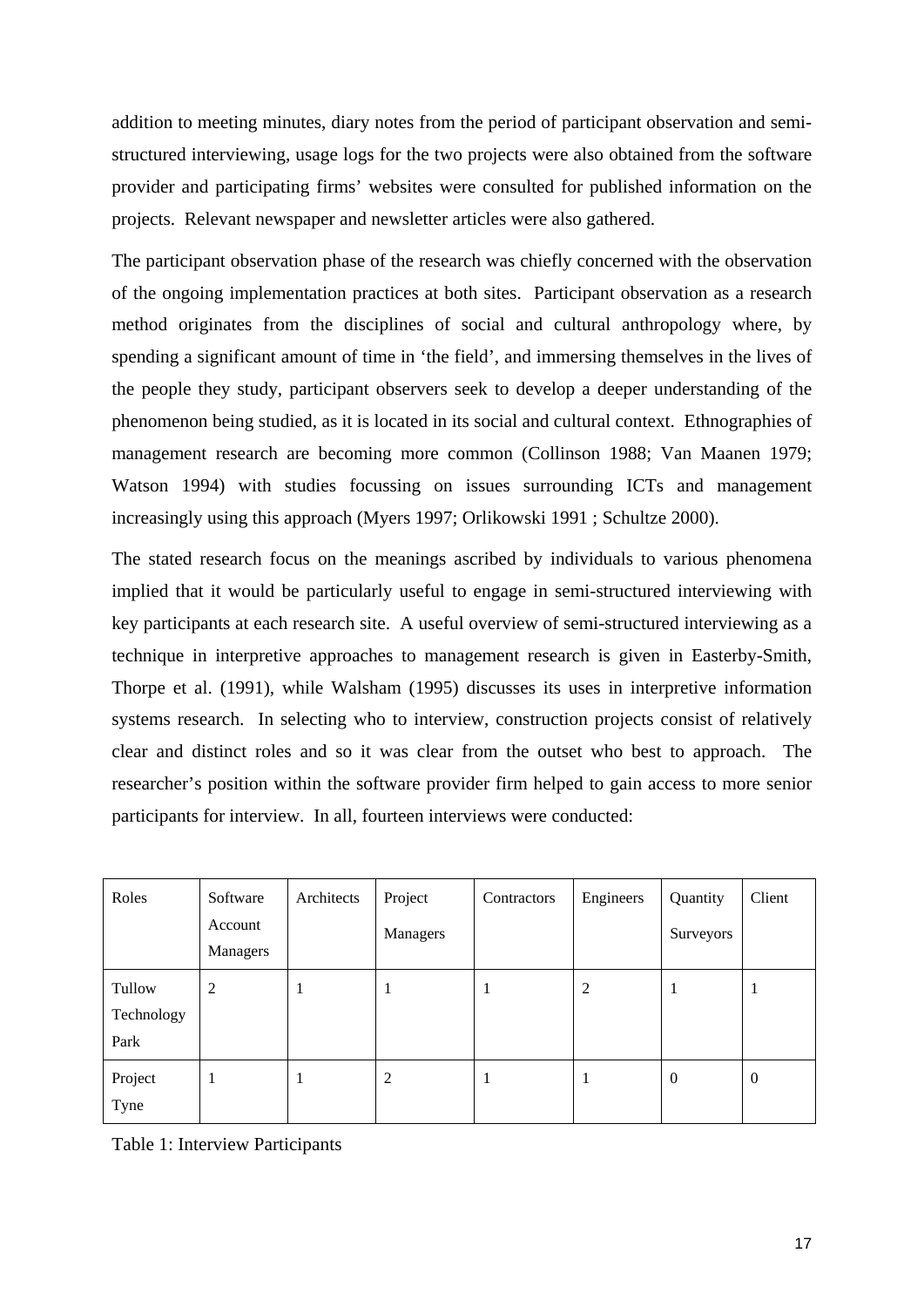Most of these meetings took place at the offices of the individual, with two being carried out over the telephone. Interviews typically lasted between twenty and forty minutes. To assist in building credibility with the participants, one of the authors was able to draw on her own background in Civil Engineering and significant practical experience in working on implementations of the same software. In the interviews, which were tape recorded and fully transcribed, participants were asked simply to first describe their role in their own organisation, and then to "tell the story" of the implementation and subsequent use of the Construct system. The confidentiality of the participants' responses was also guaranteed during the initial correspondences and then again at each interview. An abbreviated report of the research was distributed to each participant after completion of the study.

As data was gathered, it was continuously revisited and key concepts or themes were identified. This process continued on throughout the period of research. Throughout the period, relevant literature addressing these apparently dominant themes was consulted. The themes and concepts that had been identified from the first case were used as an initial guide to the data collection at the second site, but it was found that there was no smooth correlation between the data gathered at both sites, a feature referred to by Klein & Myers (1999) as one of the challenges of interpretivist research.

#### **Authors' reflections: Limitations of the research**

The retrospective, once-off interviewing process has recognized limitations (Majchrzak et al, 2000) including that it is seen to encourage respondents to gloss over events, or that accounts may be biased by the same recently institutionalised practices and perceptions that participants are attempting to describe. It is hoped that the participant observation aspect of the research would help to overcome this limitation (Walsham, 1993). In addition, the fact that one of the authors had a strong background in this area proved useful both in gathering background information to understand the broader social, political and historical context of the case and also in understanding the language used in the construction industry, which can be quite specific.

Limitations remain in the research methods chosen however. Geertz (1973) problematises ethnographic approaches by his comments that 'in finished anthropological writings, this fact- that what we call our data are really our own constructions of other people's constructions of what they and their compatriots are up to- is obscured because most of what we need to comprehend a particular event, ritual, customs, idea or whatever is insinuated as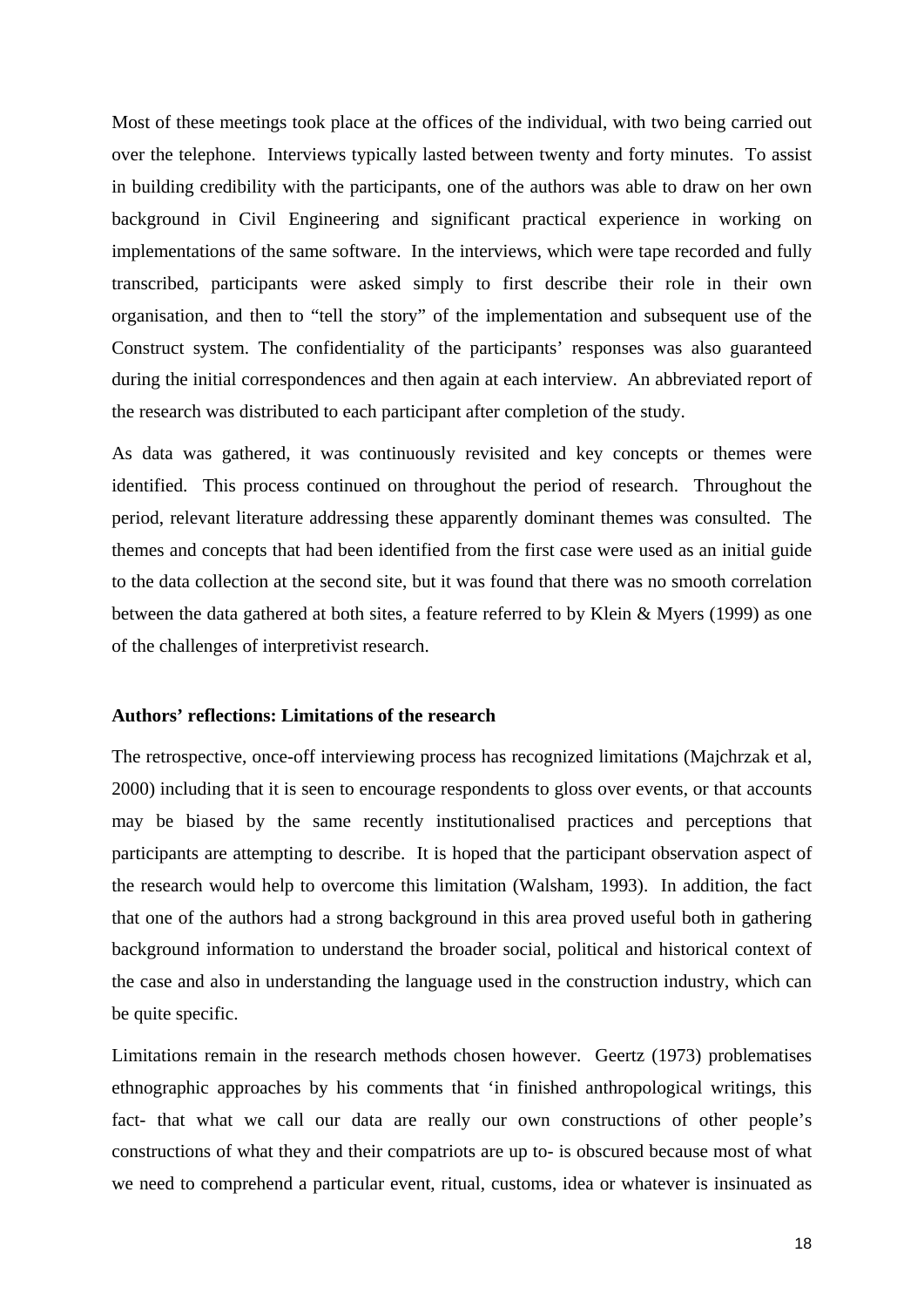background information before the thing itself is directly examined…. We are already explicating: and worse, explicating explications.' (Geertz, 1973). Van Maanen (1979) provides a detailed discussion of the potential pitfalls inherent in an ethnographic approach to qualitative research, again pointing out that the results of ethnographic study are thus mediated several times over: first, by the fieldworker's own standards of relevance as to what is and what is not worthy of observation; second, by the historically situated questions that are put to the people in the setting; third, by the self-reflection demanded of an informant; and fourth by the intentional and unintentional ways the produced data are misleading.

# **THE IMPLEMENTATION AND USE OF CONSTRUCT AT PROJECT TULLOW AND PROJECT TYNE**

#### **Project Tullow**

This project was concerned with the construction of Tullow Technology Park, an office development in County Tipperary, Ireland. The project team, assembled by client Mike Haniffy, consisted of a quantity surveying firm, an architectural practice and a structural engineering firm whose offices were all located in Limerick, along with a Cork-based services engineering firm. It was noted that none of these firms had worked together previously, nor had they any definite plans to work together on future projects. The governance structure chosen was that of the traditional project model described in Section 3 and the overall value of the contract was \$4.7m US (£3m IR).

In March 2001, soon after the team had been assembled, Mike Haniffy proposed that they implement the Construct groupware system. By this stage, the initial detailed design had been carried out by the architect, with limited input from the engineering firms and the quantity surveyor, and project documents were being exchanged via email, fax and snail mail in the traditional point-to-point fashion typical of the construction sector. Haniffy explained his decision to implement Construct as follows:

 "It [Construct] had been in the press a few times; I was aware of it, and there was no project in [this] region who had used it before. It was a good chance to get ourselves good promotion on it; to try and give it a shot and see if we could use it. It's eventually going to be a technology building, and we want to link the "technology park" with technology." (Mike Haniffy, Client)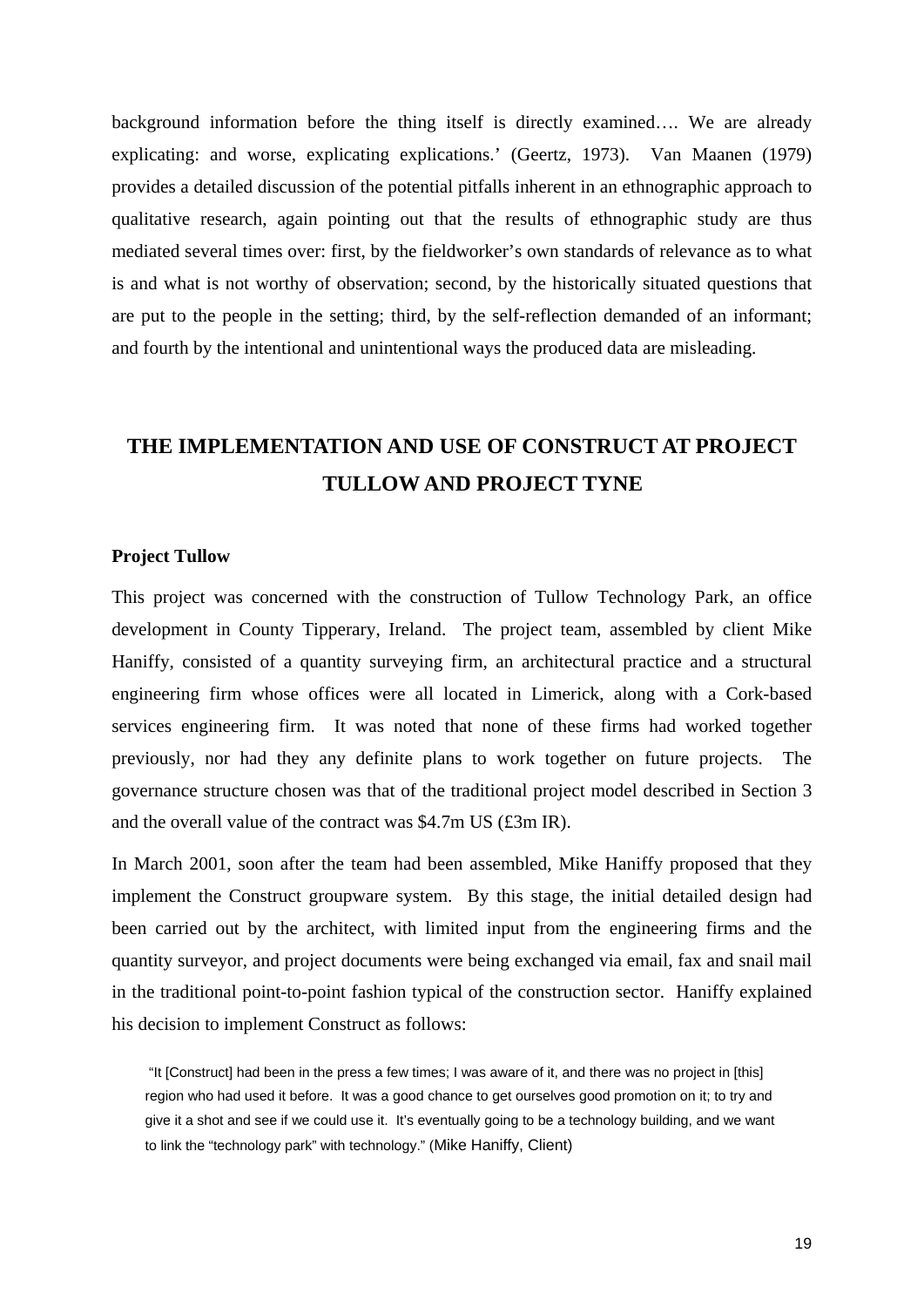Training was provided and Haniffy made it clear to all involved that, from this point onward, the Construct system was to be the medium by which all documents and messages would be exchanged between team members. In April 2001 the latest set of project documentation was added to the Construct site, login details were issued and the team began to use the system.

Mike Haniffy was very pleased with the system and enthused about being able to access the latest project information from his desktop computer.

"…I think it made the whole job a lot more transparent from my point of view. You could see a lot more of what was going on; you could watch the information flowing to and fro without being involved in the actual process…" (Mike Haniffy, Client)

This enthusiasm, however, was not shared by other members of the project team who were much more sceptical about the benefits of adopting such a system. A key issue was that people found it difficult to appreciate the advantages of using a system like this by comparison with a conventional email system:

"There is no advantage in using Construct if you can email drawings and minutes of meetings around between the design team members quicker." (Lorcan Carty, Services Engineer)

"If I need a drawing from the architect I just ring him up and if he has the drawing he'll email it to me… normally there's no problems really in getting drawings from people." (Séamas Canning, Structural Engineer Technician)

Indeed email was seen to be better means of communication and document exchange as, without broadband Internet connections like those at Haniffy's office, the daily procedure of logging on to the web-based system to obtain the latest project documents was becoming a long and arduous process:

"Before you even went to turn the thing on or start into it, you were almost annoyed with it because you knew this was going to take time and you were trying to allocate an hour to get something done and that really should be taking 15, 20 minutes. …You'd accept a little bit longer than email because of all the extra benefits but not to this level, that it was just… quite a struggle." (Ruth Staunton, Quantity Surveyor)

In addition to these system performance related difficulties, a further issue related to compatibility problems amongst the different software applications that were being used by project team members to produce documents. The architect used a different CAD (Computer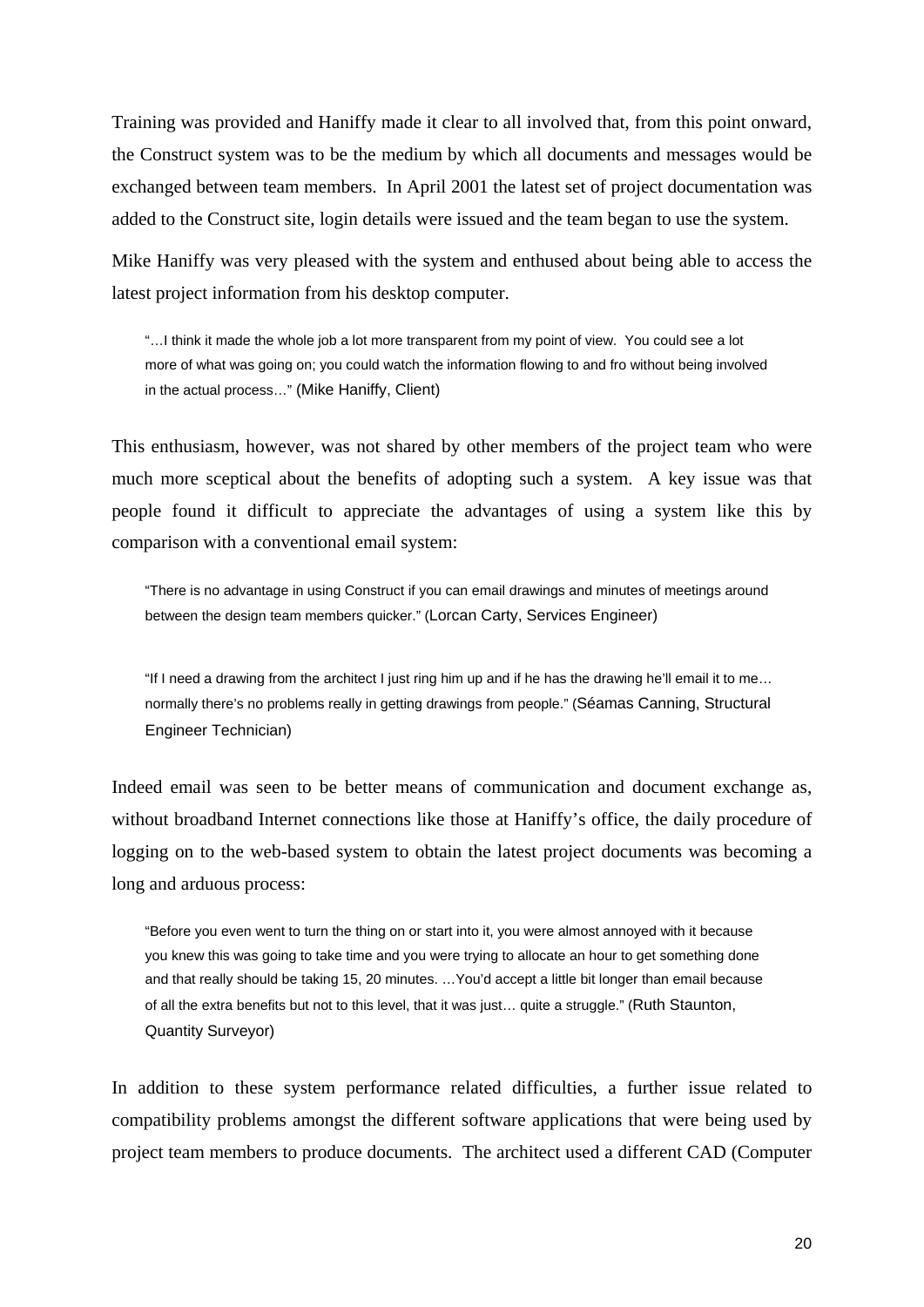Aided Design) package to the one used by both project engineering firms. This meant that extra work was required to share drawings on Construct.

"…If I was to do it right with Construct, I was meant to export them as DWG format and then go into AutoCAD and export them as a DWF and then put them onto the Construct system which… There was no way on earth I was going doing that." (Martin Garrett, Architect)

Similarly, the quantity surveyor's package for producing the regular cost reports that detail the current financial status of the ongoing project was not compatible with the others' systems. A tentative effort was made to overcome this incompatibility by experimenting with alternative file formats, but this was soon abandoned as the team resorted to circulating paper reports instead.

The frustration felt by members of the project team resulted in a general avoidance of the system and by the time the project was ready to begin construction, an element of 'token' usage had emerged among project team members.

"… As regards to how often I used it, I think we were supposed to keep it updated the whole time but that didn't really happen… If there was a design team meeting coming up, the engineer here would ask me to upload all our own up-to-date drawings because there would probably be a request made by someone at the meeting to keep Construct up to date. " (SG, Structural Engineer)

At project meetings, members of the project team repeatedly complained of the problems they were experiencing with the collaboration system. The client, Mike Haniffy, duly reported these problems to the software provider, specifically requesting that the software be redesigned in parts to make it faster to use over slow Internet connections. This request was not entertained by the provider BuildNet, who simply recommended that the participating firms should update their Internet connection speeds. This did not occur.

By September 2001, the design phase had concluded, the main contractor had been chosen and the project was ready to begin on site. Within the terms of contract, it had been specified that the contracting firm must make necessary provision to ensure that they could accommodate the Construct system. Training was provided to the contractor's site foreman but in this case, the foreman had 'never used a computer before'. Again, the Internet connection speeds available on site were extremely slow.

Two weeks after construction commenced, it was decided by Mike Haniffy to discontinue active use of the system. By the time research for this study was carried out, the building was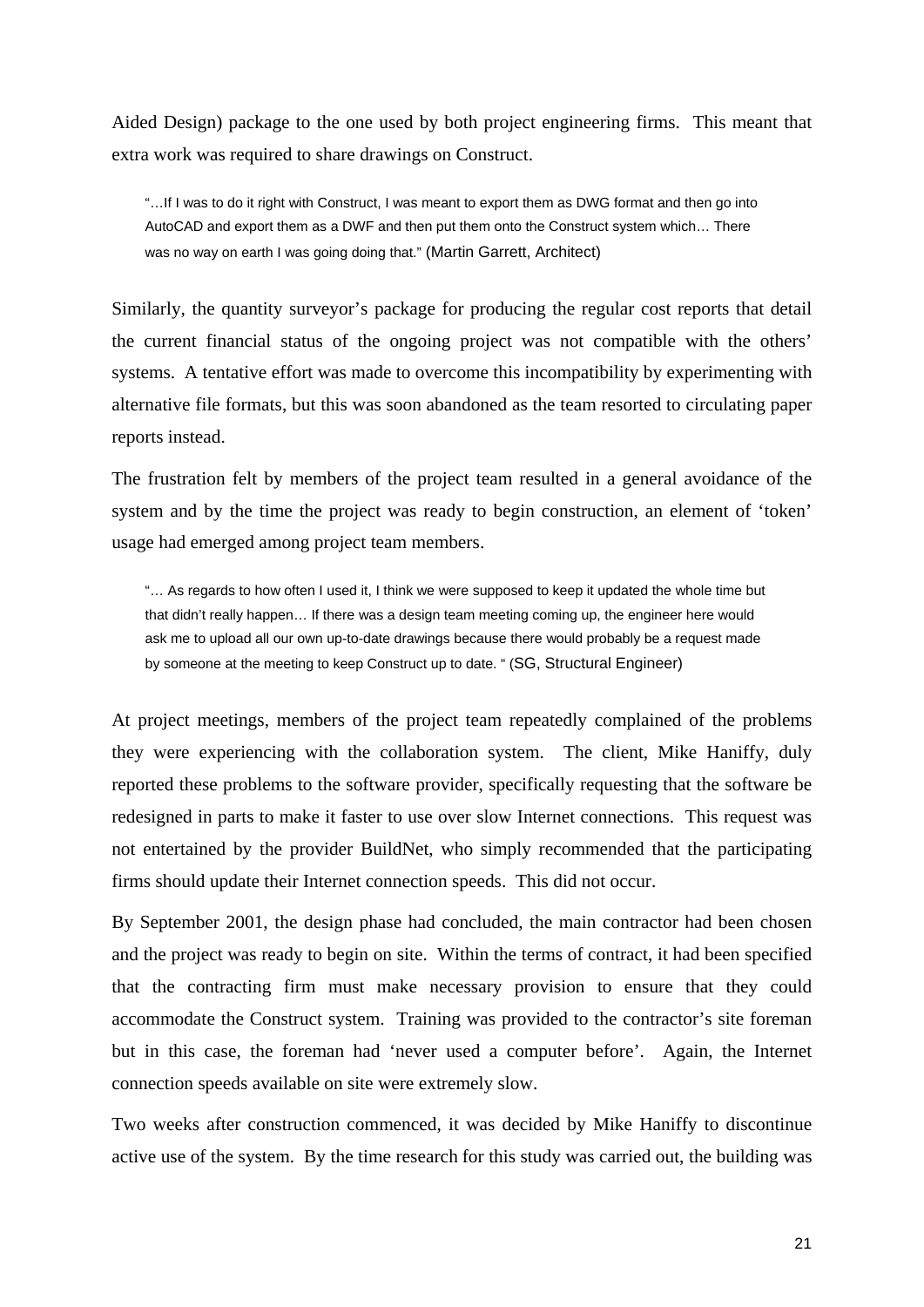practically complete. Despite the abandonment of the Construct system the project was completed on time and within budget.

#### **Project Tyne**

The second site chosen for research was another office facility development. In this case, however, the project was based in the UK (in Hartfield, an hour north of London) and its value was \$104.9m US (£60m sterling), more than 20 times larger than the Tullow development. Harrington Development had been appointed to develop the facility and decided to adopt a Design Build management model (see Section 3). Consequently, when Kent Construction was appointed main contractor in January 2001, the contracts that had existed between Harrington and the project architect firm during the very initial 'concept' phase, were now passed to Kent. In the course of our research work, management at Kent indicated that although this was their first project with Harrington Development, they had ambitions to continue working with them on an ongoing basis.

The design and building of the project was to be fast-tracked and so work quickly began with an intense period of design and negotiation between architect and contractor. This involved members of both firms working together in the same office at the construction site for an initial period of six to eight weeks.

"No detailed design had really taken place [before the main contractor had been appointed] so we were designing on the hoof with Kent. We had to have a very good working relationship and very good communications with them." (Paul Martin, Architect)

As the design developed, a full project team consisting of services and structural engineers was assembled. Under the Design Build model, Kent personnel adopted the roles of quantity surveyor, main contractor and project manager. Then, just as the project began on site in March 2001, Kent's design manager, Noel Armstrong, decided that a groupware system would be useful as a means of overcoming or avoiding a number of anticipated project management problems.

Main contracting firms have traditionally only had to concern themselves with managing subcontractors, but the emergence of the Design Build contract structure has meant that firms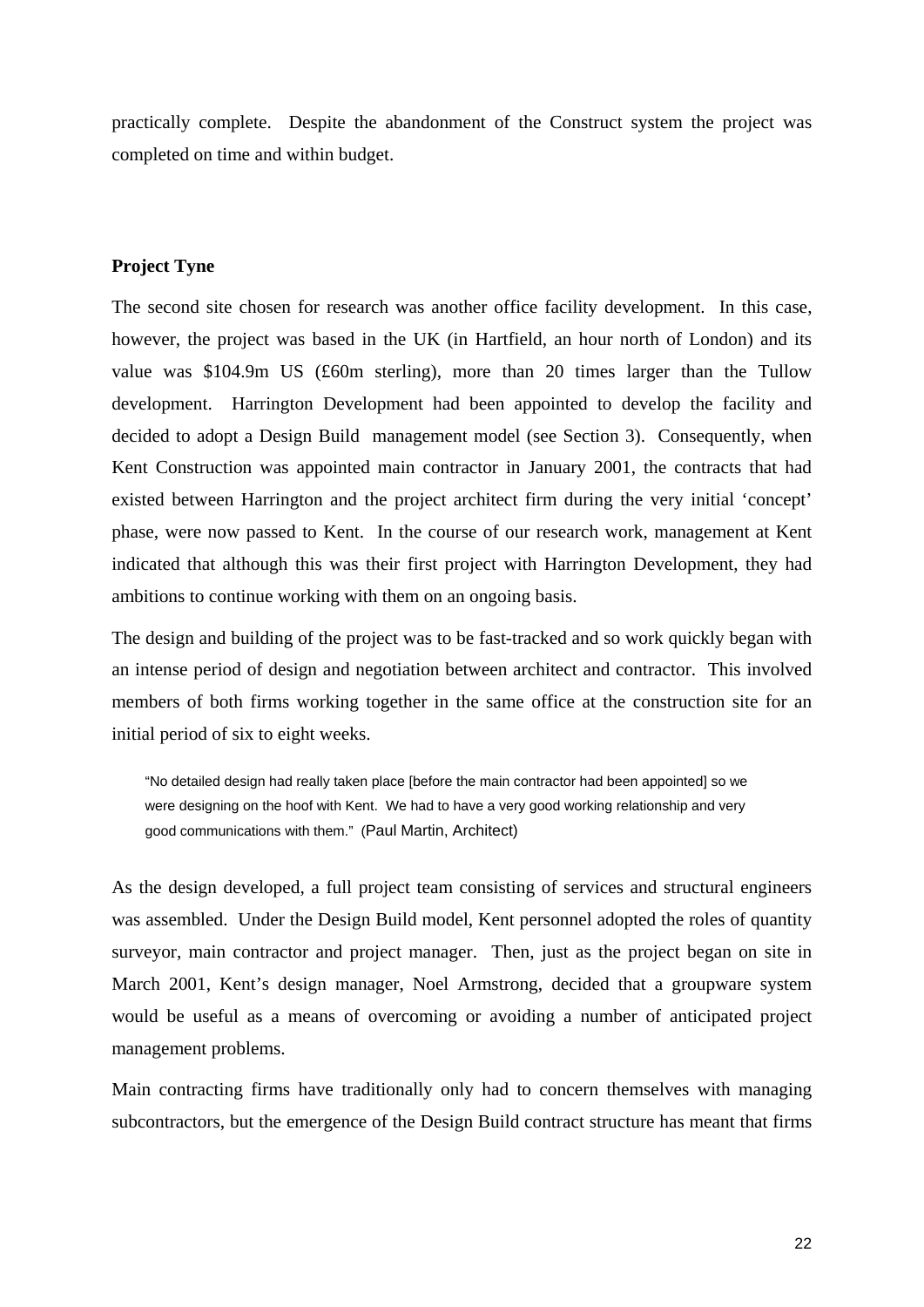like Kent must now also take on the management of design teams. This can be prove quite problematic:

"Traditionally, design teams do not like working for contractors, they feel that contractors are too costcentric. The result is that they (design teams) don't manage themselves very well in terms of communication and delivery to the main contractor. … With the design team, their client is not Kent; their next job will not come from Kent. So typically contractors have a much harder time managing the design team." (Nigel Franklin, Account Manager)

By using a centralised groupware system like Construct, with its reporting, 'request for information' and messaging facilities, Noel Armstrong hoped that Kent's role in coordinating the design team's work on the project would be made easier. While this was Armstrong's original motive for implementing the Construct system, broader applications the technology soon became apparent. For example, the opportunity of gaining cost savings in distribution of documents to subcontractors via the Construct system had not been foreseen in advance, but only occurred to Neil Armstrong once use of the system was underway:

"…I think very quickly they (Kent) realised that '… crikey there is an opportunity here to not only link us with the design team but also to link directly with all the subcontractors" (Nigel Franklin, Account Manager)

By making all documentation available to subcontractors in electronic format, it was hoped that administration costs and time involved in printing and distributing documents around the site would be greatly reduced. The projected administration costs on a project of this scale are significant, and are said to form 1% of the total project cost (which in this case would constitute a sum of nearly \$1.5m US). Similarly, the complexity of organising the timely distribution of design team information increases dramatically with project size. Based on this rationale, Noel Armstrong proposed the use of the Construct system. Paul Martin, the architect, agreed that it was worth trying and his firm committed to working with Kent on its implementation. As Kent had not used such a system on any previous projects, senior management within the firm made it clear to Armstrong that they would not 'officially' approve its use on a project that was so strategically important. He could, however, 'unofficially' purchase the software, on the basis that he and his team would have to justify its cost at the end of the project.

Once training had been completed, both the architect and contracting firms began to use Construct as the only means by which construction drawings and documents would be issued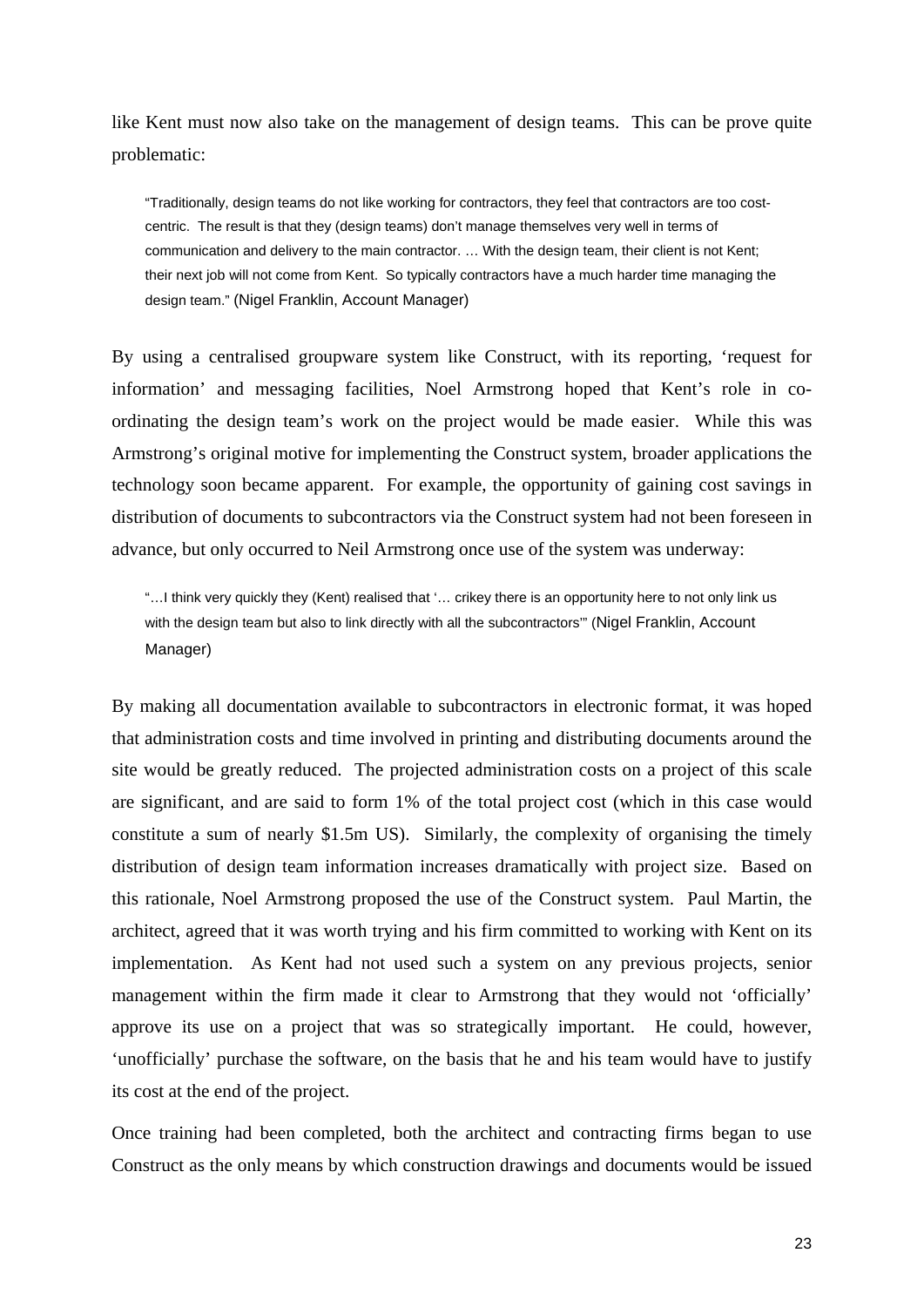to site. From the outset, Construct's central role in the project was actively promoted by Noel Armstrong.

"…Noel's aspiration was that we would all totally commit to this… That was the way it was going to be done. And everybody did commit to it. There was a little bit of under the table dealing with little bits of information but it was relatively modest." (Paul Martin, Architect)

Use of the system, however, was not without its problems. Just as in the case of Project Tullow, slow Internet connection speeds meant that the system performance experienced by Kent's staff located on site was very poor, which resulted in complaints.

"…It is really time wasting to be honest.... We just don't have the speed here. If we did then that would be fantastic." (Lara Wilkes, Design Co-ordinator)

Nonetheless, Kent's site-based staff used the Construct system for all project communication from start to finish. In doing so, they found that they had to innovate and experiment with the way work was carried out in order to keep up with the speed of document exchange on this fast-track project, while still maintaining the integrity of the painfully slow Construct system. For example, where a piece of information was needed urgently, it often made more sense to email or fax it. However, the relevant document or message would always be recorded on Construct after this was done, in order to maintain the completeness of the electronic project record.

Despite labouring under these slow connections, Construct staff spoke about the reduction in administrative work that the Construct system provided to them. In particular, these advantages were linked to the scale of the project, as people described the difficulties that they would have experienced, *without* the Construct software.

"… You *are* cutting out the distribution time to the contractors and the clients …. For someone in my position, I am not copying drawings to everyone; I will just copy one for our engineers, not eight." (Lara Wilkes, Design Co-ordinator )

While some members of the project team, including the architect firm and Kent's own staff, embraced the Construct system and used it actively from the outset, it was noted that other parties, such as the services engineer and some subcontractors were more reluctant. The services engineer, Peter Burton who worked for a firm called Antec, described how, prior to the implementation of the Construct system, email had become the norm for Antec staff to communicate with others on the project. It was mentioned that even this represented a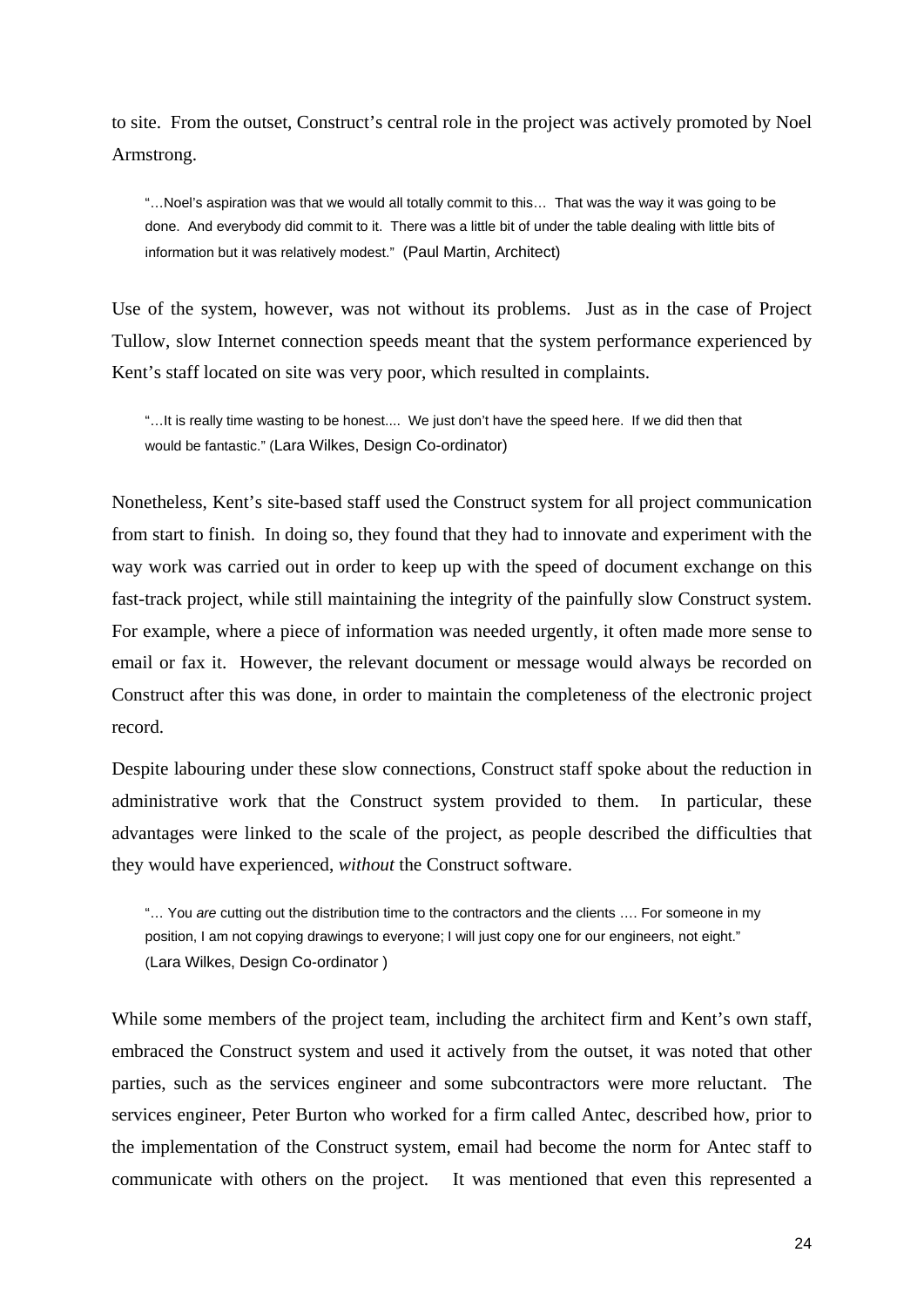significant progression from previous projects, on which fax or post had been used. Within this firm, as within many engineering firms, incoming project emails and documents were generally printed off by junior staff and delivered to the engineering manager's desk in paper format. Particularly in a busy construction environment, time spent doing what a junior staff member could be doing, such as operating the Construct system, is be seen as time wasted. In addition, the Internet connection speeds in Antec were slow, and not all PCs had Internet connections.

"The onus is on *you* to go in and get it (the information) out of the system. Previously, if someone sends you drawings they land on your desk. Now I have to download them and I don't have the resources in-house to do that; to download fifty drawings quickly…" (Peter Burton, Services Engineer)

When it was introduced into this context, the Construct system presented an unwelcome source of delay on a job that was already operating under significant time pressure:

"…It was proposed as a system that would make things quicker but I could see it was the opposite; because of the time taken to get things out of the system. It meant more time in front of the computer rather than doing what you should be doing; designing." (Peter Burton, Services Engineer)

Furthermore, while many architects, including Paul Martin are typically responsible for *one*  job at a time; within engineering firms like Antec, designers are often working on many projects at once. Standardised processes are difficult to change for just one project while the old way of working remains in place for all others.

Notwithstanding such difficulties, however, Kent continued to promote the system vigorously and continued to insist that it be used.

"Kent spent time and effort and repeatedly stressed to the subcontractors that; this is how you are going to get information out of us. If you are not on the system, you are not going to get any information. So if you are expecting these drawings on Tuesday, don't bother ringing us on Wednesday to say you don't have them. The people in Kent were very hard-nosed initially. The response from some subcontractors was; we don't know how to get on the system, and Kent staff would say, get BuildNet in and get some training." (Nigel Franklin, Account Manager)

Whenever a subcontractor came to the site office claiming that their Internet connection was 'down for the day', Kent staff would relent and provide a paper version of whatever drawing was required to progress with the work. As the project progressed, the amount of leniency shown was reduced.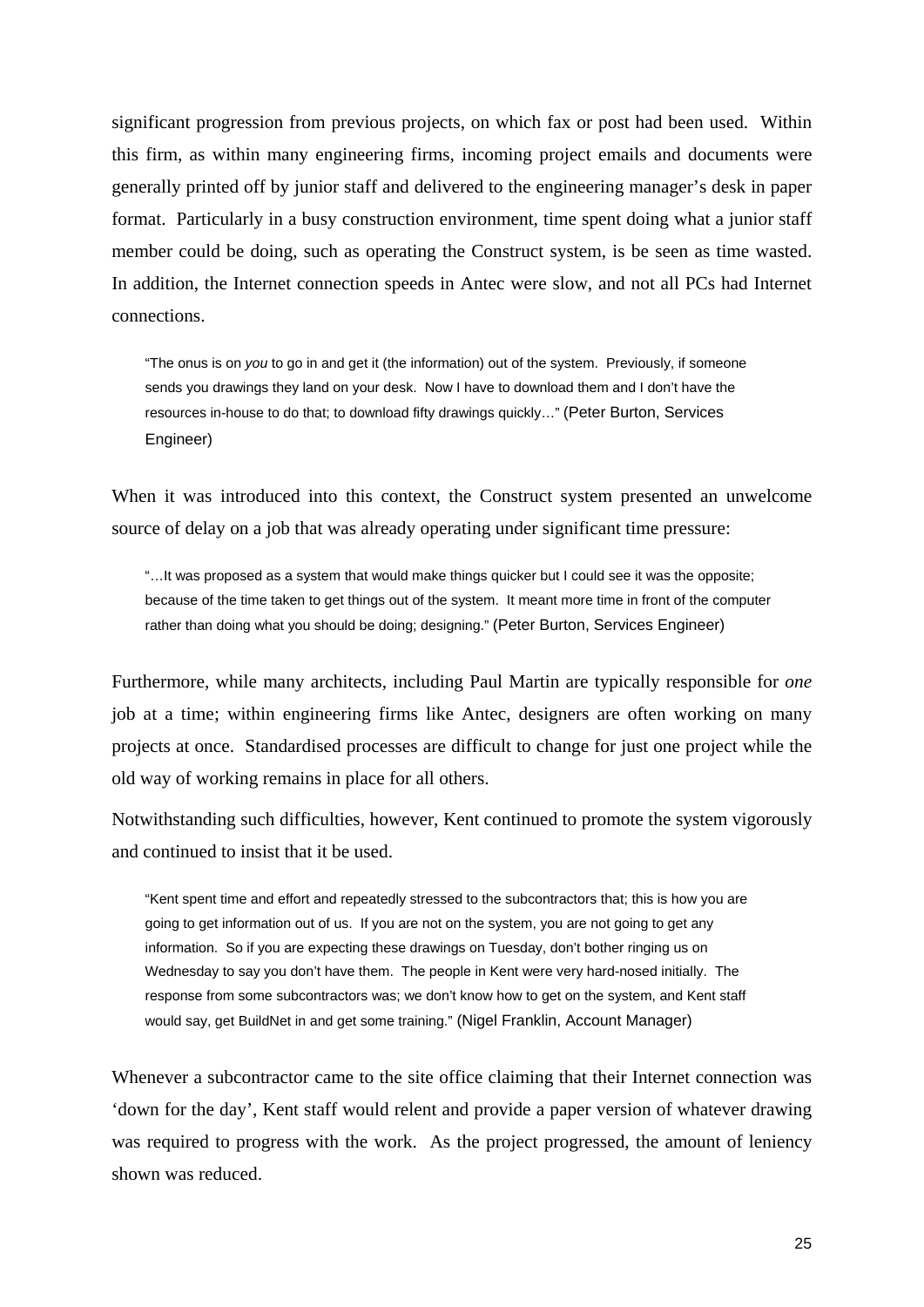Requests were made regularly to the software provider for various enhancements to the functionality. These changes were generally implemented by the software provider a month or two after the initial request came in from Noel Armstrong. Due to the scale of Kent Construction, and their influence in the UK construction sector, BuildNet reported that they were keen to impress Kent, so that the firm might use Construct on other projects in their substantial portfolio.

"…We have made some changes; to start with we didn't have the option to look at all the actions linked to a particular piece of information, so we requested this and now you can do this. So that was a good change. We needed that because the previous system we had for managing documents had a checking procedure like this." (Lara Wilkes, Design Co-ordinator)

Architect Paul Martin made some changes both to the information technology available in his office, and to his working practices in order to use the Construct system. These changes began with an Internet upgrade.

"…We got upgraded very early on in the job to some mega zillion whatever line. Now I can use Construct like I would use a normal computer… its just click click click…" (Paul Martin, Architect)

Paul also described the problem he was having with file formats. As on the Tullow Technology Park project, the architect's firm was using a different CAD graphics package to the rest of the design team. Having experimented with different possible solutions, Paul decided to convert his files to the common PDF format, which had the advantage of reducing the file size of his drawings, which resulted in quicker upload times to the Construct system. PDF format also enabled Paul to determine in advance how the eventual printed document would appear, regardless of the printer or software used to print it. In the rare instance where individuals required the actual files, these would be converted and sent.

A further change concerned the way Paul's office used Construct. In many firms using systems like Construct, it is the junior members of staff who are required to access the system and retrieve the latest information for reporting to senior management. In contrast to this, Paul Martin had decided from the outset to be his firm's main user of the Construct system. Rather than request others to go into the system and retrieve the drawings he needed, he would log in, respond to his messages and retrieve the drawings himself. He would ask his technicians to email completed drawings and documents to him, he would then check these drawings and if satisfied, upload them himself to the system.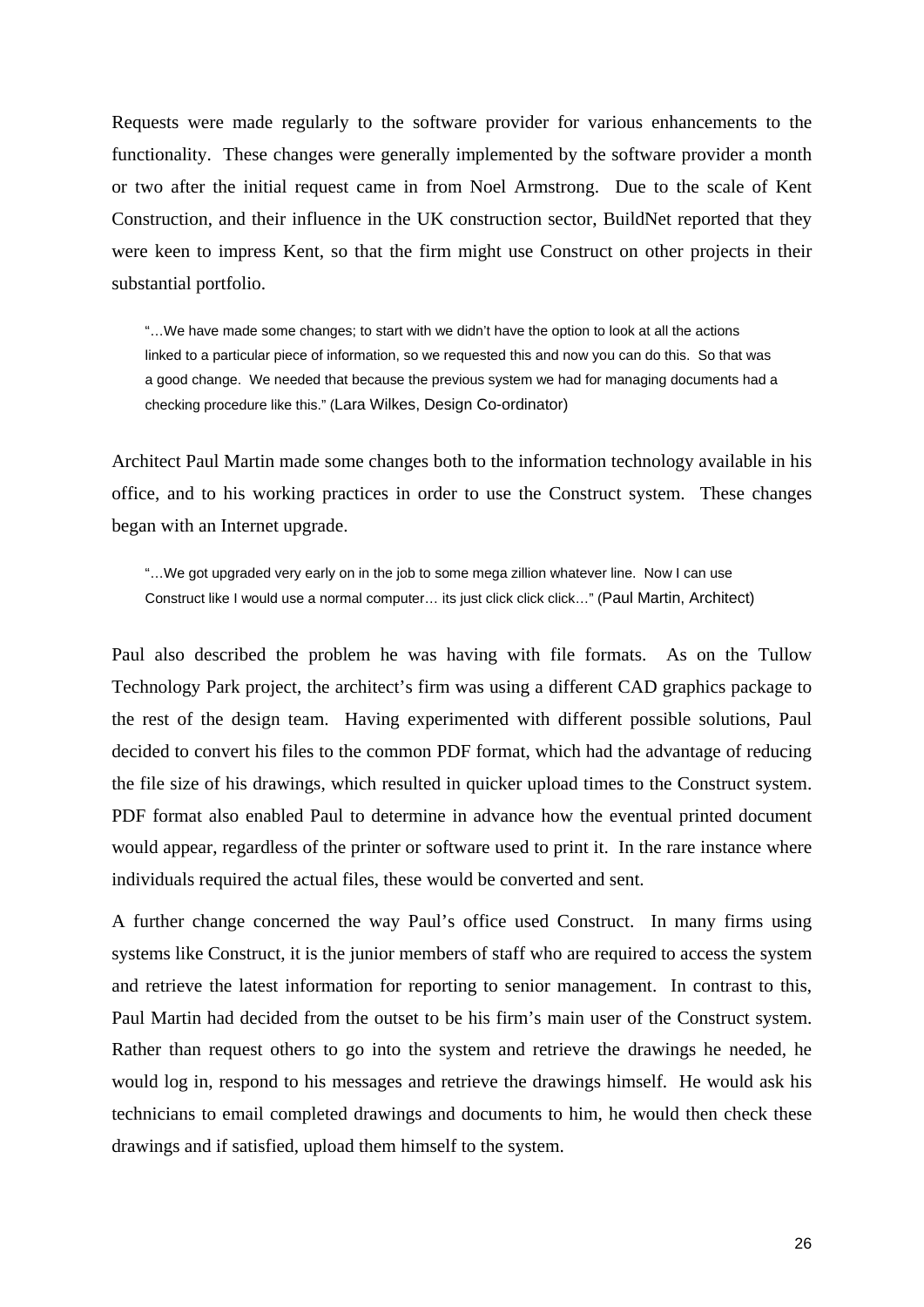"…So what it *does* mean, although it sounds silly, is that every single drawing going onto Construct, I've seen, and I've checked and I have uploaded it. Now you could say that an administration assistant or someone else should be doing all of that, but as Project Architect, if I were doing prints, I would be supposed to check all the prints and sign every single drawing that goes out. But the fact that I have uploaded it; Construct has a record of every single drawing that it was *me* that uploaded it and exactly when I did it. If I were to get our technicians to upload drawings, how would I know what had gone up; did he put it up? Did he do what I wanted him to do? And I think that that is where companies have to modify their management strategies; of how they do a job." (Paul Martin, Architect)

Having made these changes, architect Paul Martin noted that the Construct system held some significant advantages in terms of his working day.

"…I think it just mirrors what you do normally, but it is easier to do! The whole palaver of doing a whole load of prints, collating them, filling out an issue sheet, putting a felt pen through who its going to, getting it into the envelopes, getting it in the post, making sure someone has got the address, worrying about whether the post comes on time…" (Paul Martin, Architect)

The architect had an in-house problem with which the system helped greatly.

"…The project is being designed and drawn in two different (Browning) offices. So although I run it from here and I have a small team doing the external works, all the buildings were drawn in our Bristol offices. So… when I was trained on Construct I was then able to have a Net meeting on the computer, with a conference telephone call, and I was able to spend an hour and a half on the phone to them and brief them on Construct and that was it; it saved me a four hour car journey and half a day in Bristol." (Paul Martin, Architect)

Further unexpected uses and unforeseen opportunities emerged from the use of the Construct system. For example, the Paul Martin decided to rely on his Construct message system as his main storage area for project communications. He was no longer called upon each month by his firm's IT administrators to clear out his email inbox; a job he previously found both time consuming and annoying.

"…On a Friday afternoon, when everybody is panicking trying to run 300 prints through the printer and it is running out of paper, I am sitting there uploading a drawing and checking a drawing! At one point I individually revised 70 drawings in just over an hour. I upload the drawing and I'm gone. There's no panic waiting for the postman. And I have got almost the tidiest desk of anybody." (Paul Martin, Architect)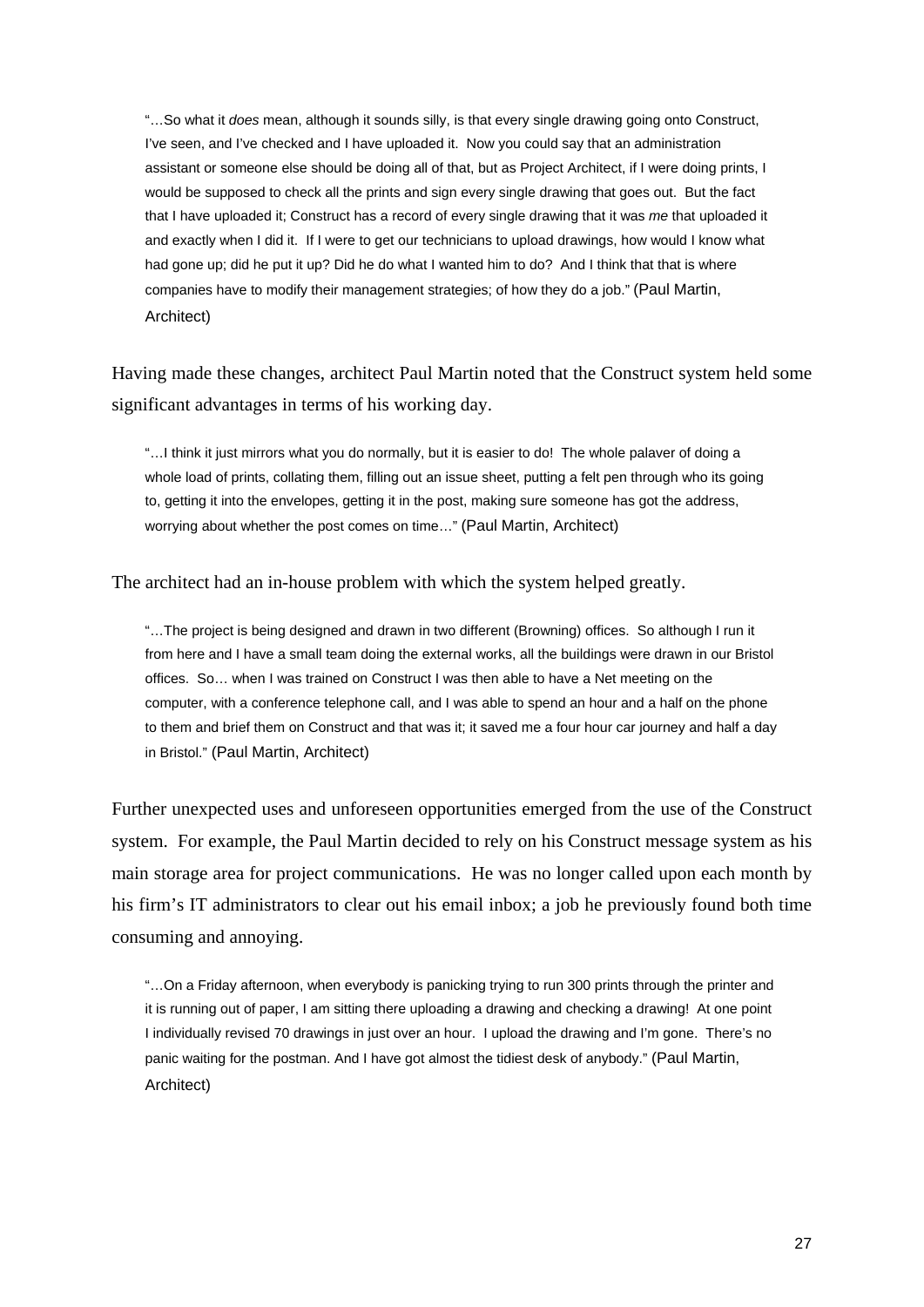During the course of his interview, he mentioned that had compiled a report on the advantages and potential hurdles of this kind of software, which reflected these positive experiences,

"…So from my point of view, it has made my life possible. I would not want to do another serious job without a system like this." (Paul Martin, Architect)

Despite the reluctance shown by Peter Burton and others on the project, and despite the slow Internet connection experienced by Kent on the site, by the time Lara Wilkes, design coordinator joined the project; the system had become almost totally embedded in the workings of the site offices.

"… I had just come from another job, and the other job I have been on, everything was paper distributed. Then I came to Hartfield and it just was the norm, it was what they were using…. If you didn't use it, you just wouldn't have access to everything you need!" (Lara Wilkes, Design Coordinator)

#### **MAKING SENSE OF THE DIVERGENT OUTCOMES**

Here we attempt to explain why the Construct system enjoyed such contrasting fortunes at Tullow and Tyne. We begin by considering the difficulties experienced in implementing the system at Tullow and then go on to compare and contrast this with the more successful implementation at Tyne. Overall, we argue that the broader institutional context within which the technology was embedded at Tyne was much more amenable to IS innovation of this nature than that which prevailed in the case of Project Tullow, and this had a significant influence on the outcomes of the respective implementation attempts.

As we have seen many of the key participants in Project Tullow described their attempts to use Construct as excessively time-consuming and disruptive by comparison with the more familiar traditional approaches to exchanging project documentation that were based around the use of substitute technologies such as telephone, email (for project drawings), fax and snail mail (for paper-based cost reports). They could see no advantage in abandoning what they considered to be very effective practices, with which they were very comfortable and which were deeply institutionalised throughout the sector, to incorporate a relatively complex groupware system that was, in their experience, little used elsewhere within the industry.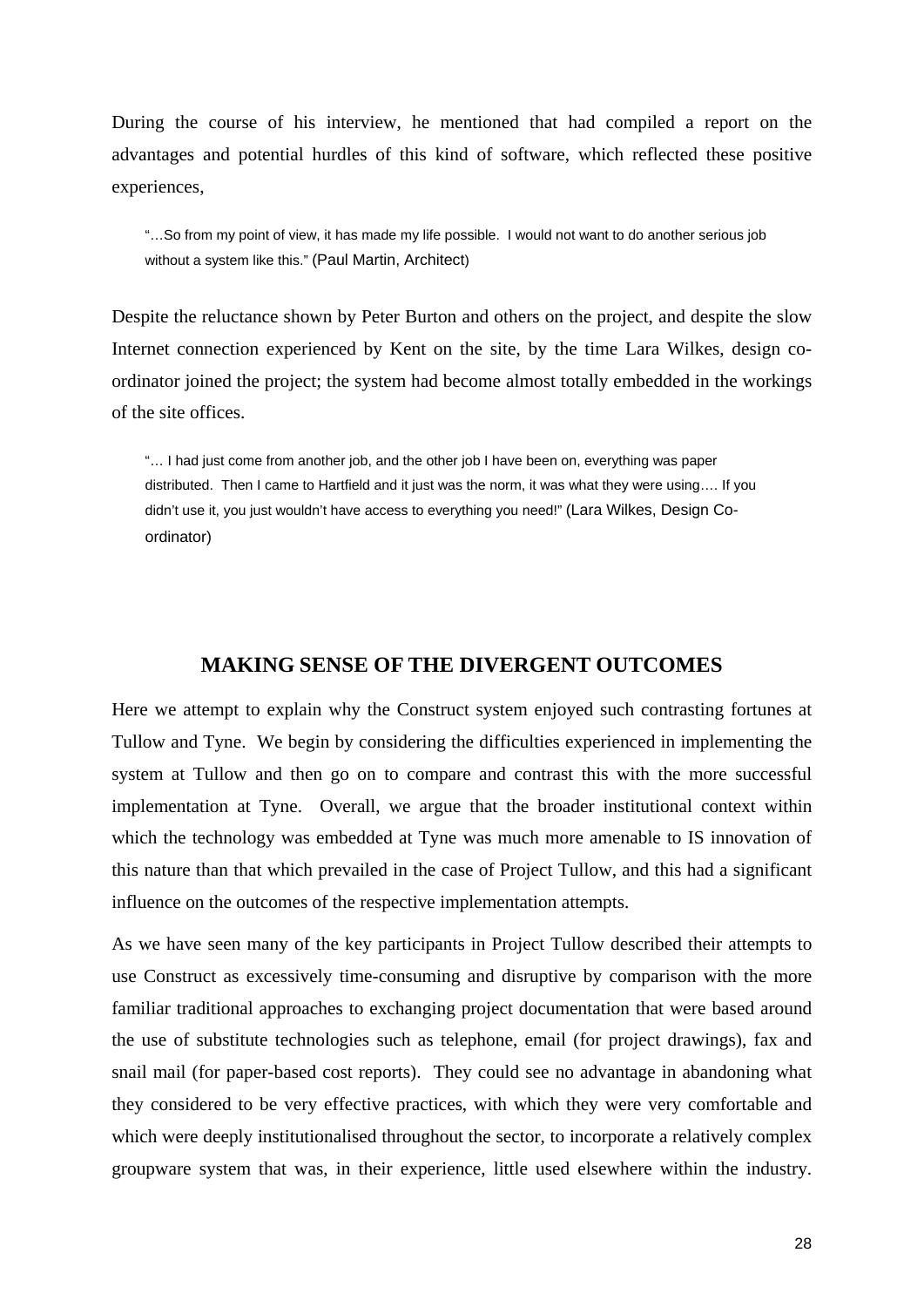Indeed, consistent with Grudin's (1989) observation about groupware technologies, the available evidence from the case would suggest that the benefits of using such a system were perceived to be unequally distributed throughout the project team. In this case, the client representative, Mike Haniffy, appeared to be the main (or, indeed, the only) beneficiary in so far as he claimed that the system made the project work processes more "transparent" from his point of view. All considered, then, the reluctance of most participants to adjust effective and deeply institutionalised work practices on one small project, for no tangible benefits (indeed, the adoption of Construct threatened to be very costly in terms of time spent training and using the system and the investment required to upgrade Internet connections) apart from compliance with a request from a client representative (which must have appeared quite whimsical – "... a good chance to get ourselves good promotion on it; to try and give it a shot and see if we could use it. It's eventually going to be a technology building, and we want to link the 'technology park' with technology." – Mike Haniffy), would appear to be eminently understandable.

Interestingly, similar concerns about the use of Construct to those reported in Tullow were expressed by some of the parties involved in Project Tyne. Those based at Kent's site office complained of very poor system performance due to the restricted bandwidth of the available Internet connection, while use of the system by sub-contractors and the services engineering firm was not welcomed due to scepticism regarding the benefits, performance issues, set-up costs (including costs associated with installing adequate Internet connections and the provision of training for staff) and, particularly in the case of the services engineering firm Antec, the disruption to deeply institutionalised work practices. Indeed, the Antec experience provides a very illuminating example of the difficulties associated with this kind of technological innovation in such a mature industry sector. Antec had only recently embraced email, having traditionally relied on fax and snail mail for document exchange, and using a computer was still not seen as a legitimate part of the activity of design engineering ("…[using Construct] meant more time in front of the computer rather than doing what you should be doing; designing" -Peter Burton). Work practices were organised in a strict hierarchical fashion with junior staff charged with collating all relevant paper documents in paper form and delivering them to the relevant senior engineer's desk. Moreover, changing such institutionalised routines to support different work practices on one project was problematic, given that most of the wide portfolio of projects Antec were involved with were organised in very traditional ways. Yet, contrary to what happened in Tullow, change they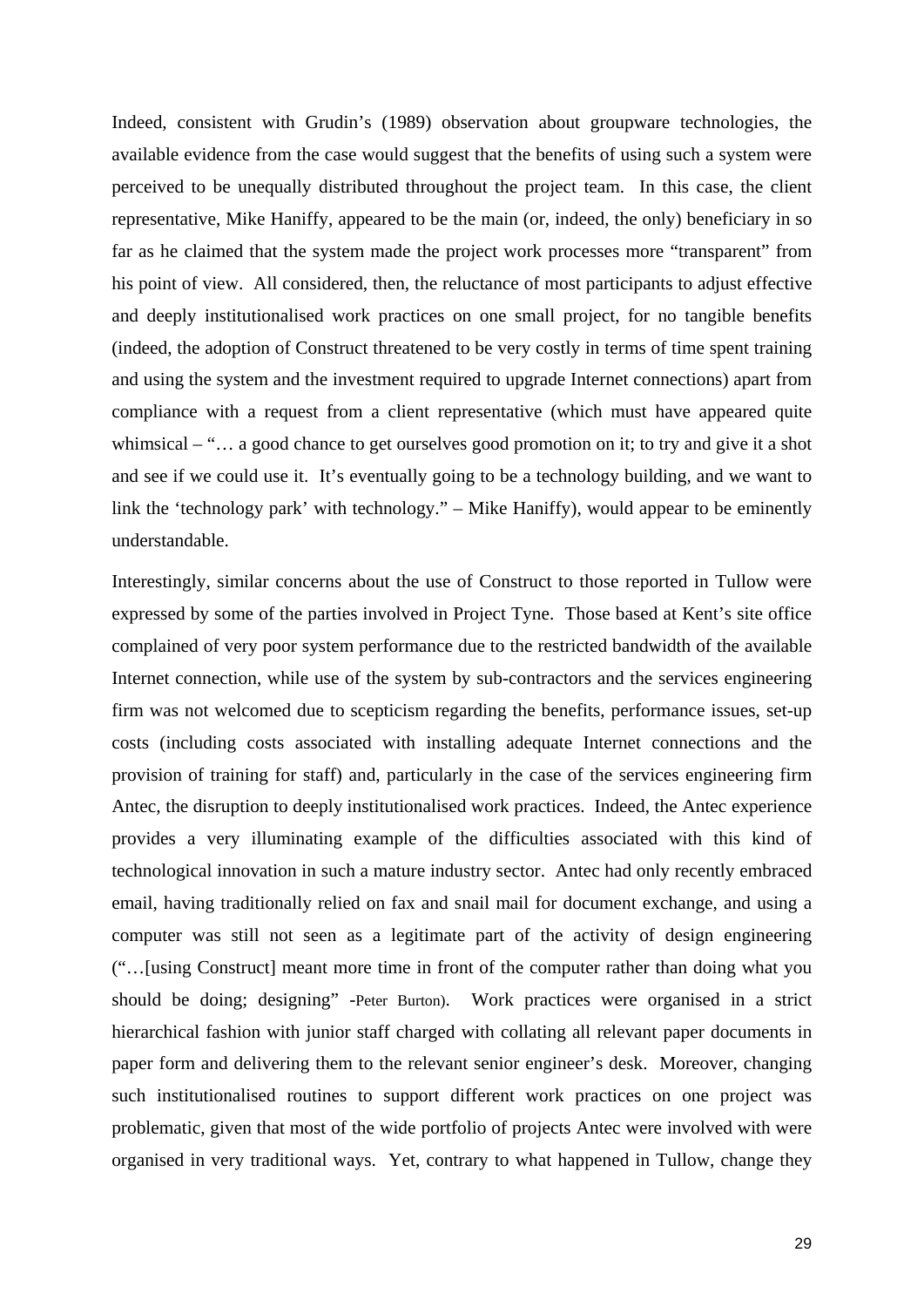did, and in attempting to explain this one can point to distinctive differences in the broader institutional context that pertained in each case. In particular, it is useful to consider important structural differences at both the industry-level and the project-level that were especially influential in shaping the way people made sense of and appropriated the technology.

For one thing, the structures of signification and legitimation that prevailed in the case of Project Tyne diverged from those in Tullow in the sense that in the former case there was much more awareness of Project Webs and more openness to experimenting with new ways of organising construction work. Most of those interviewed on Tyne, for instance, reported a strong awareness of broader trends to introduce such technologies within the sector and some had even used them on previous projects. By contrast, there was much less awareness of such systems and their potential contribution to construction work in the Irish context, where more traditional organising practices were still very much the norm. This may have had much to do with the typical scale of Irish projects by comparison with the UK construction sector. Indeed, the significant different in scale between Tyne and Tullow appeared to have made it much easier to legitimate the Construct system in the former case, due to the increased complexity of project administrative and the decreased significance of the of the costs associated with adopting the technology in the context of the overall project budget. Furthermore, as the project was organised in a very unconventional fashion (it was meant to be a fast-track development and was organised around a Design Build model, thus embodying an alternative interpretive scheme), there was more openness to experimenting with more unconventional work practices. The fast-track nature of the project meant that much more emphasis was placed on meaningful collaborative engagement, from a very early stage, between parties such as the contractor, architects and engineers. It seemed that this 'partnership model' of working had helped create a strong sense of collective endeavour that was more sympathetic to the use of a collaborative technology like Construct. Some of the key project actors viewed the system as useful means of facilitating meaningful collaboration and, as evidenced by the architects' use of the technology to reduce the need to travel to their Bristol office, the introduction of Construct prompted further experimentation with innovative modes of organising work.

While these structural differences between Tyne and Tullow appeared to contribute to the attempted introduction of the groupware technology being interpreted in a much more sympathetic manner in the former case, it is also important to consider the role of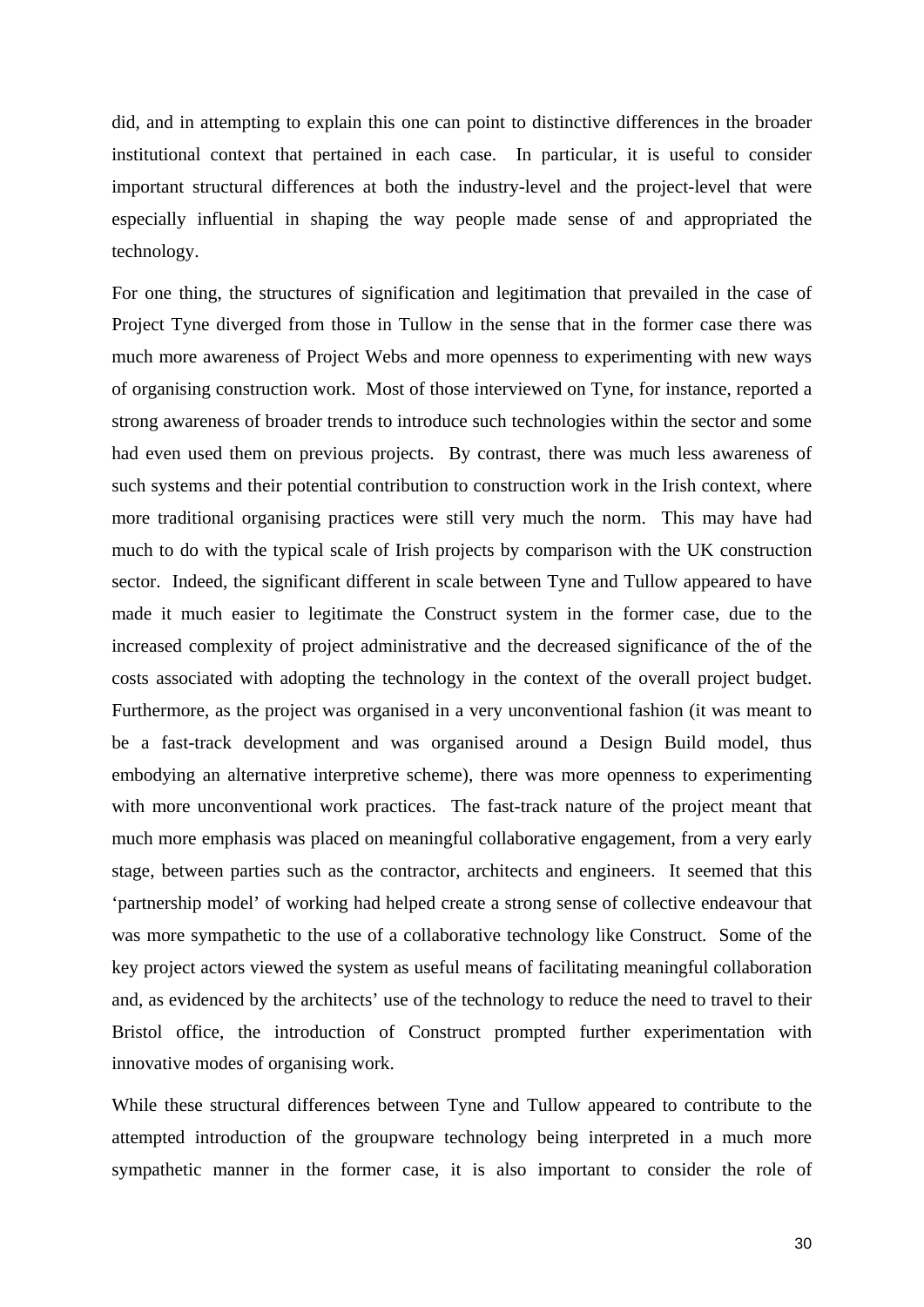institutionalised structures of domination in shaping implementation outcomes. In particular, it was apparent that Noel Armstrong, as Kent's design manager, was a much more influential actor in the overall network of project relations on Project Tyne than Mike Haniffy at Tullow. First, the Design Build contract structure conferred significantly more legal and operational authority on Kent as the organisation mandated to manage the project. Noel Armstrong, then, could draw on extensive authoritative resources to promote the adoption and use of the technology, while no such clearly defined and agreed authoritative agent existed in the case of the more conventional Tullow project. Consequently, his directive to all parties involved to use Construct was taken very seriously. In addition, the Design Build model confers responsibility for document checking and distribution on the main contractor, effectively placing them at the 'chokepoint' of document and information flow on the project. Armstrong, then, benefited from being in a key strategic position that allowed him to effective dictate the medium by which documents were circulated.

Kent's eminent position as a major player within the broader UK construction sector would also appear to have been very significant in shaping the outcomes of the implementation effort. As a very large and powerful corporate actor within the sector, it was important for other players to cultivate good relationships with Kent on an ongoing basis and this played a vital role in influencing people like Antec to make the effort and investment required to adopt the groupware system. The fact that Kent were able to tell sub-contractors to ensure that they received training in, and used, Construct at their own expense also illustrates the extent of the asymmetry of the power relationships that pertained on the project. Moreover, Kent's influence extended outside of those parties who were directly involved in Project Tyne, in that BuildNet's preparedness to make changes to the Construct software at Kent's request was an important contributor to the success of the initiative. Notably, they did not respond to similar change requests on Project Tullow.

We have argued, then, that the broader structural context that pertained in Project Tyne was more supportive for groupware innovation that at Tullow. This is not to say, however, that the outcomes of the implementation processes were determined by the structural issues described above. Notwithstanding the fact that he could draw on much more effective authoritative and allocative resources than Mike Haniffy, Noel Armstrong demonstrated great political skill in the manner in which he managed the process at Tyne. In many respects, the groupware implementation process conformed with Orlikowski and Hofman's (1997) improvisational approach. The original decision to implement Construct was an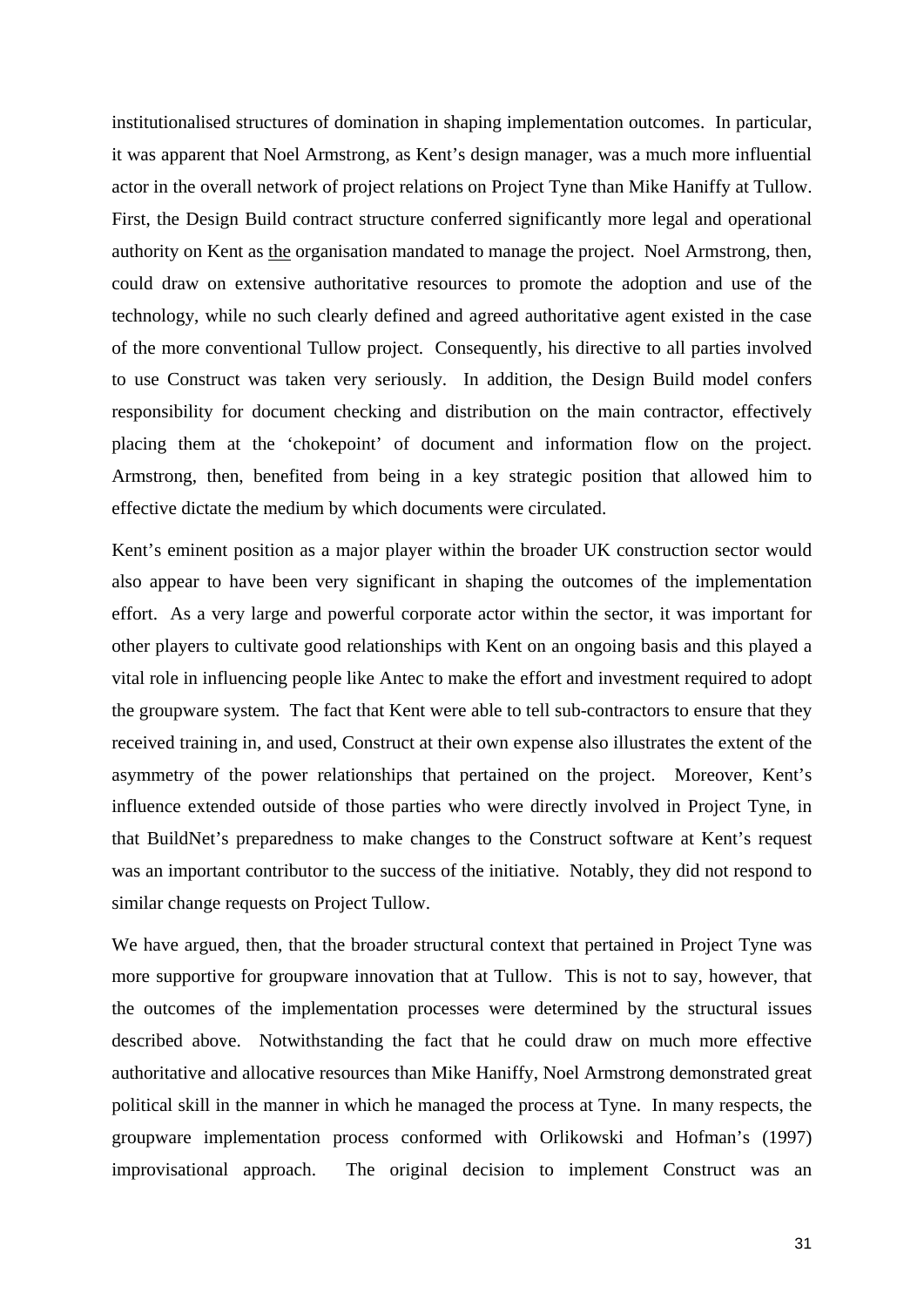opportunistic one taken soon after the project had begun. Despite not receiving the official blessing of his superiors at Kent, Armstrong skilfully drew on the authoritative and allocative resources at his disposal to introduce the software. He was also able to leverage the close working relationship that he had developed with the architectural firm during the design phase to mobilise the support of other key agents. Emergent benefits of using the system, such as the streamlining of the project document distribution process and the reduction of travel costs due to Construct's support for virtual meetings, became apparent as the project progressed and participants opportunistically altered their working practices to take advantage of them. Armstrong was also able to skilfully manage his relationship with BuildNet to ensure that they made important ongoing adjustments to the software to better support the requirements of the project.

#### **CONCLUSIONS AND IMPLICATIONS**

In this paper we have provided rare in-depth empirical data on the implementation and use of Project Webs in the construction sector. In so doing, we have attempted to critically examine the picture of the 'espoused technology' depicted in much of the popular literature, by carefully studying the 'technology-in-use' on two construction projects. The contrasting outcomes of the technology innovation attempt in each case provides a useful basis for theorising, in a grounded way, about the difficulties associated with implementing such systems, the circumstances in which they are likely to become successfully embedded within such organisational contexts, and their potential contribution to the management and organisation of construction projects.

With regard to the challenges associated with implementing such technology on construction projects, the case studies presented here have highlighted the danger of these systems disrupting deeply institutionalised working practices. Document exchange, for instance, has traditionally been conducted in a 'point-to-point' manner between project participants using effective and familiar substitute media such as email, fax and snail mail. In the absence of high-bandwidth Internet access, the use of technologies like Construct may greatly increase the time and effort associated with such work, thus disrupting established work routines. Moreover, the Tullow case raises questions about the espoused benefits of such software in the context of smaller scale projects that are organised in a traditional manner. In particular,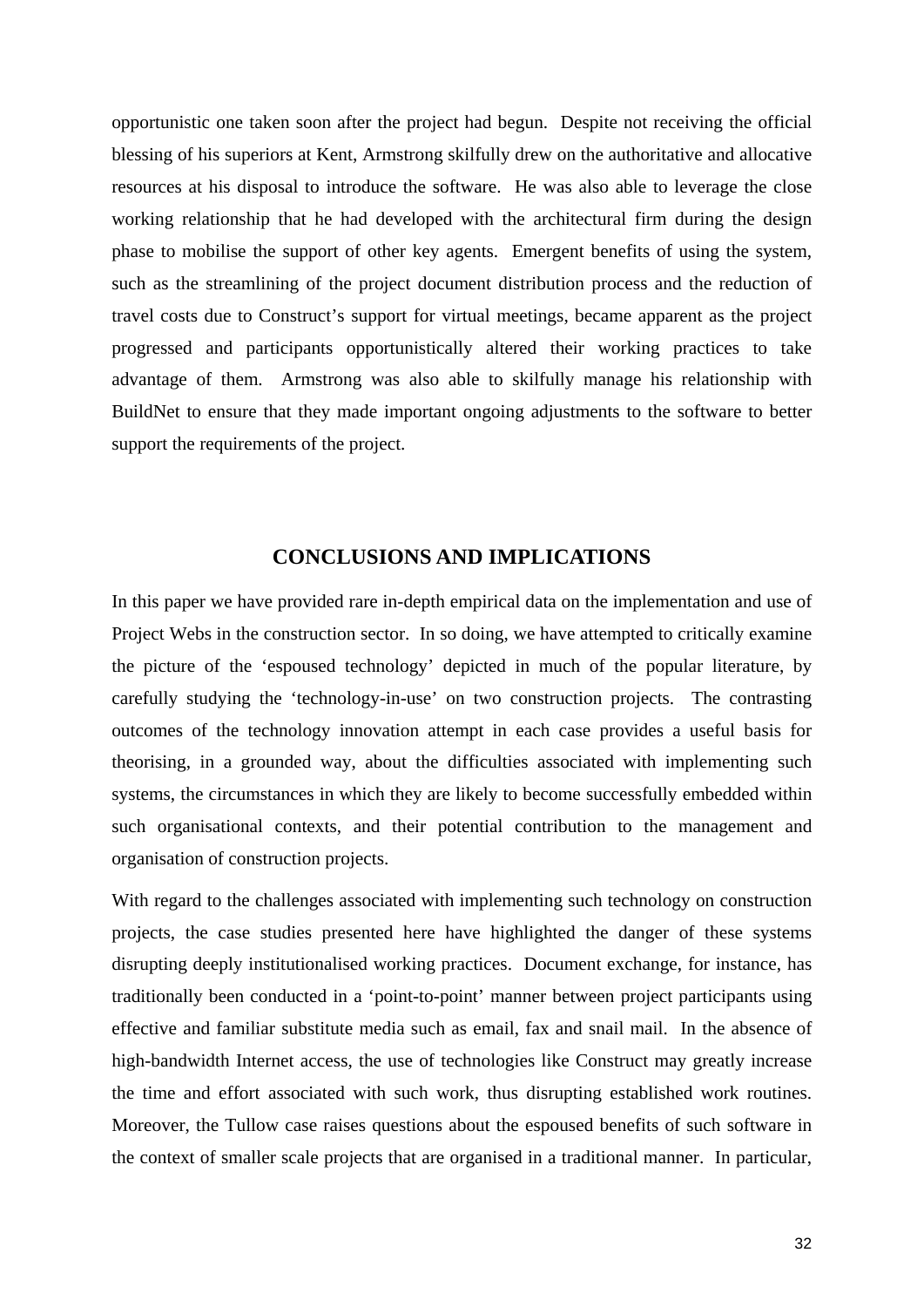many of the proposed advantages of Project Webs may be undermined by the modular organisation of much construction work where efforts are made to tightly specify component work tasks in such a manner as to reduce the need for high levels of co-ordination and collaboration amongst constituent firms in a project network, and by the absence of a single central co-ordinating actor who is charged with maintaining a complete up-to-date set of project documentation on an ongoing basis. Interestingly, despite the failure to use the Construct software, Project Tullow proved to be a very successful venture and was completed on time and within budget.

Project Tyne, on the other hand, provides interesting insights into the circumstances under which the implementation of such technology is likely to be more successful. Here we saw how the project manager was able, through the skilful use of the allocative and authoritative resources at his disposal, to successfully open us a space to accommodate the Project Web within the deeply institutionalised practices of the construction world. Although the implementation process was managed very skilfully by the manager in question, he capitalised on a much more hospitable institutional context than that which pertained in Tullow. Of particular importance, in this respect, was the scale of the project and the manner in which it was structured (particularly the fast-track approach and the Design Build governance structure), the high level of awareness of Project Webs within the broader UK construction industry, and the eminent strategic position of Kent within this sector. Not only did these factors make it much easier for Noel Armstrong to legitimise the use of Construct, but they also meant that he had meaningful and effective sanctions at his disposal to ensure that all involved with the project made the (not inconsequential) effort and investment required to successfully adopt the system.

The implementation process at Tyne closely resembled an improvisational model of change, as emergent benefits/ problems and opportunities to change work practices around the technology only became apparent as the process unfolded. Importantly, BuildNet were prepared to make alterations to the Construct software on an ongoing basis as issues and opportunities were identified in practice. As well as anticipated benefits of using the system such as the creation of one unified and accessible project document repository and comprehensive audit trails, important emergent benefits included a significant reduction in the time and effort associated with document distribution (central repository removed need for point-to-point distribution) and successful experimentation with the use of other Internetbased technologies to facilitate remote work and reduce travel requirements.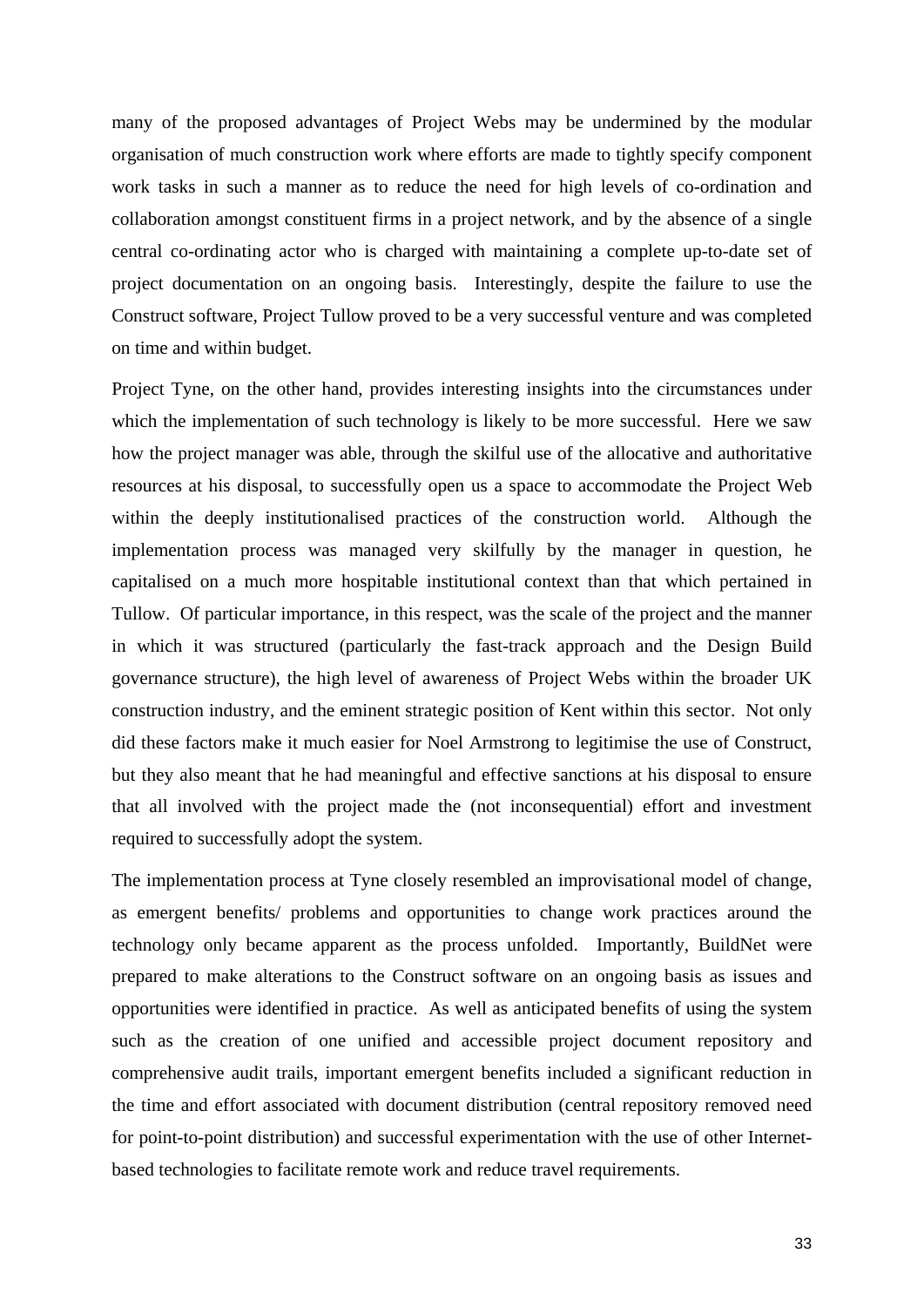Overall, then, in this paper we have attempted to develop a more nuanced and critical understanding of the opportunities and difficulties associated with the use of Project Webs for organising construction projects. In particular, we have sounded a cautionary note by challenging the contention that such technology should be widely adopted within the construction sector. We have argued that the degree of institutionalisation of traditional work practices, the immaturity of IT infrastructure and skills, and the extent of the embeddedness of existing substitute media (such as telephone, fax, email and snail mail) may present a significant barrier to IS innovation in such a mature and, from an IT adoption point of view, relatively unsophisticated industry sector. Despite the claims of the software vendors, such systems may currently only have very limited applicability in the context of traditional smallscale, modular projects that lack a strong centralised authority structure.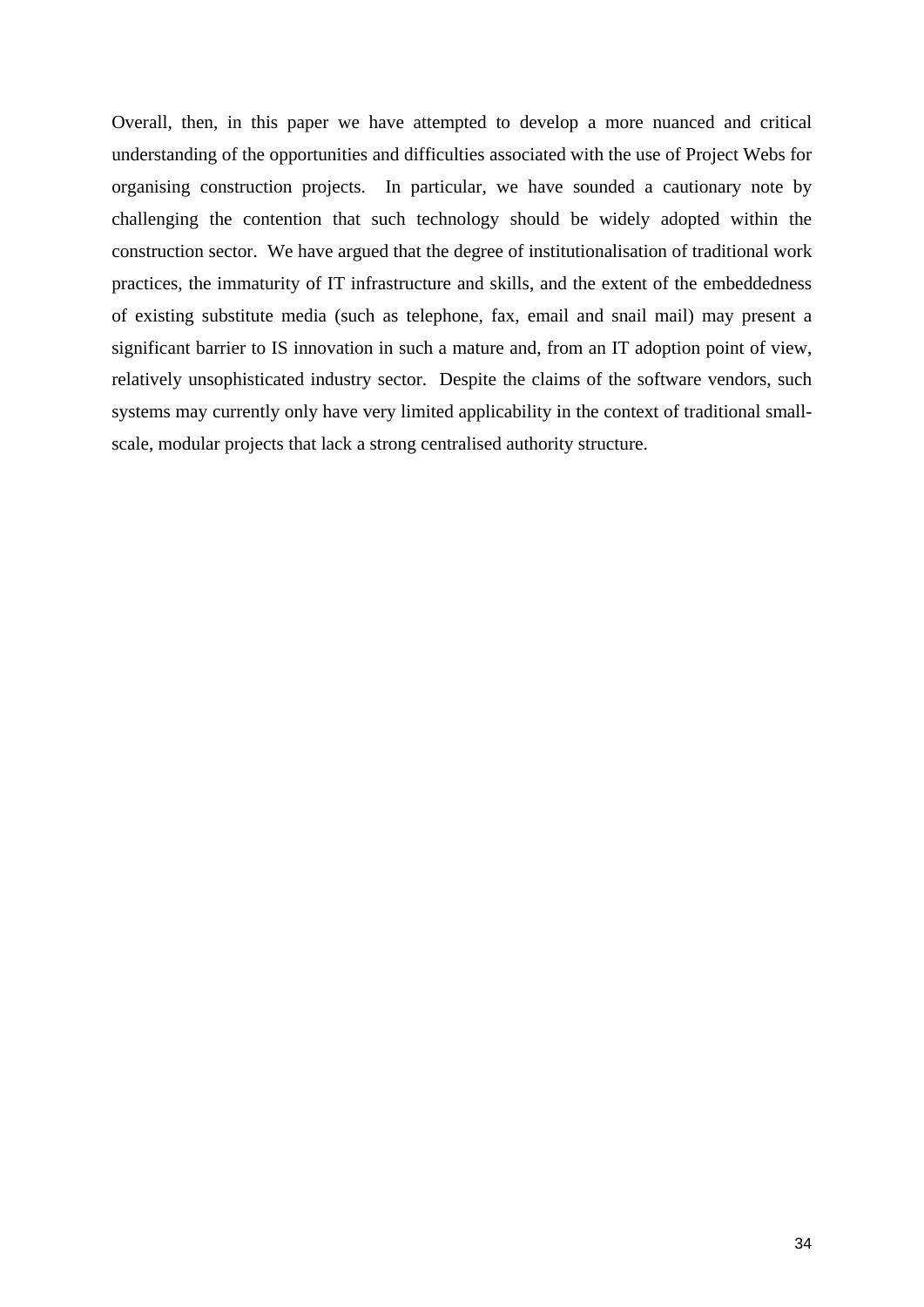#### **BIBLIOGRAPHY**

- Alshawi, M. and Bingunath, I. (2003), Web-enabled project management: an emerging paradigm in construction, *Automation in Construction*, 12 (4): 349-364
- Azhar, S., Ahmad, I. & Ahmed, S. 2002. Impact of ICT on Design and Management Processes in the Construction Industry. *Delhi Business Review*, 3(2): 43-51.
- Bäckblom, M., Ruohtula, A. & Björk, B. 2003. Use of document management systems a case study of the Finnish construction industry. Itcon, 8(26): 367-380.
- Baecker, R. M. (Ed.). 1993. *Readings in groupware and computer-supported cooperative work: Assisting human-human collaboration*. San Mateo, CA: Morgan Kaufmann Publishers.
- Becerik, B. 2004. A review on past, present and future of web based project management  $\&$ collaboration tools and their adoption by the US AEC Industry. *International Journal of IT in Architecture Engineering and Construction*, 2 (3).
- Björk, B. 2001. *Document management a key technology for the construction industry*. Paper presented at the 2<sup>nd</sup> Worldwide ECCE Conference, Helsinki, Finland.
- Bijker, W., Hughes, T. P., & Pinch, T. J. (Eds.). 1987. *The Social Construction of Technological Systems: New directions in the sociology and history of technology*. London: MIT Press.
- Boudreau, M.-C., Loch, K. D., Robey, D., & Straud, D. 1998. Going global: Using information technology to advance the competitiveness of the virtual transnational organization. *Academy of Management Executive*, 12(4): 120-128.
- Broyd, T. 1999. *What Impact Can IT Realistically Have on Construction?* Paper presented at the Berkeley-Stanford CE&M Workshop, San Francisco.
- Castells, M. 2001. *The Internet Galaxy: Reflections on the Internet, business, and society*. Oxford: Oxford University Press.
- Ciborra, C. U. (Ed.). 1996a. *Groupware and Teamwork: Invisible aid or technical hindrance?* Chichester: John Wiley & Sons.
- Ciborra, C. U. 1996b. Introduction: what does groupware mean for the organizations hosting it? In C. U. Ciborra (Ed.), *Groupware and Teamwork: Invisible aid or technical hindrance?*: 1-19. Chichester: John Wiley & Sons.
- Ciborra, C. U., & Patriotta, G. 1996. Groupware and teamwork in new product development: The case of a consumer goods multinational. In C. U. Ciborra (Ed.), *Groupware and*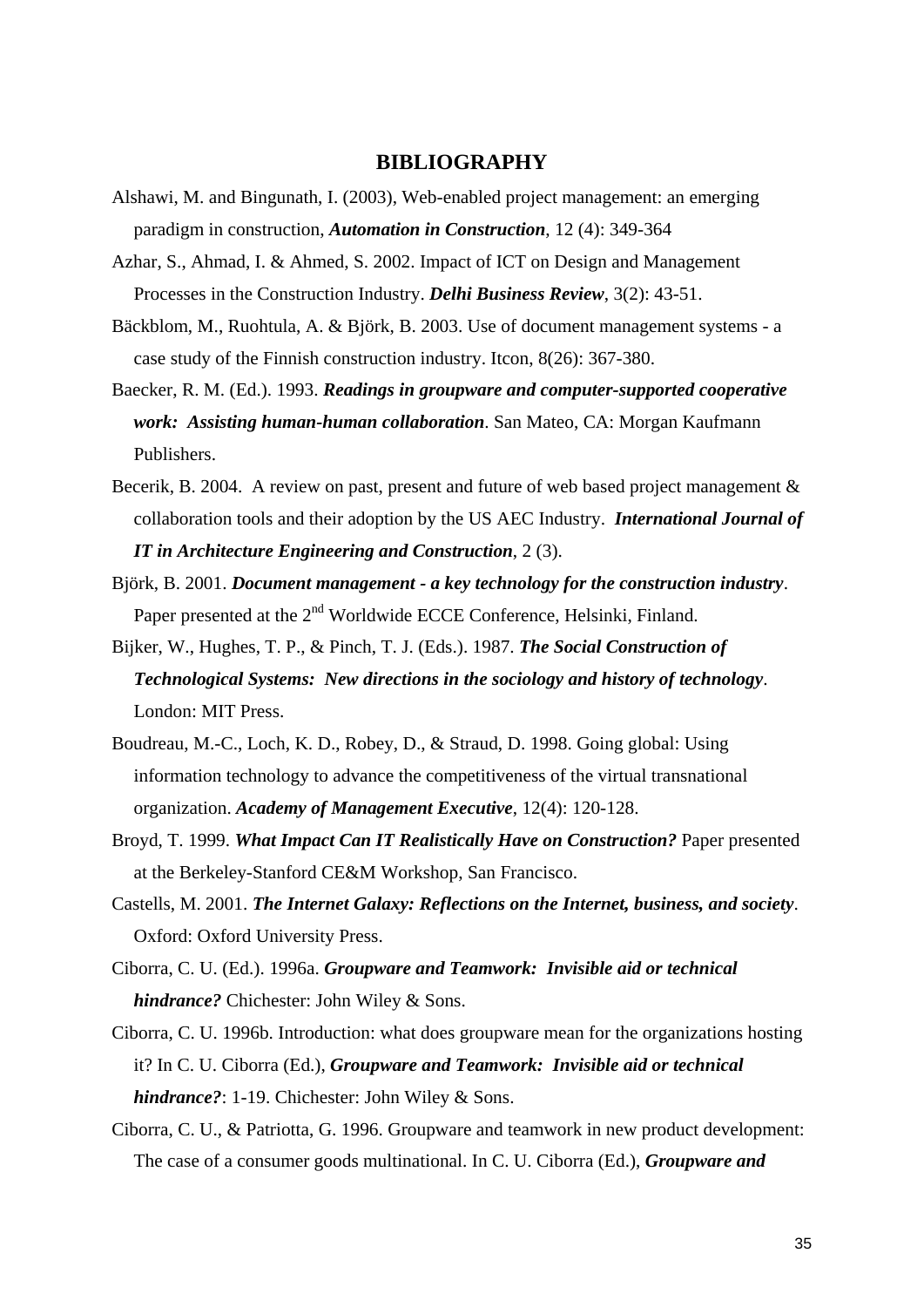*Teamwork: Invisible aid or technical hindrance?*: 121-142. Chichester: John Wiley & Sons.

- Ciborra, C. U., & Suetens, N. T. 1996. Groupware for an emerging virtual organization. In C. U. Ciborra (Ed.), *Groupware and Teamwork: Invisible aid or technical hindrance?*: 185-209. Chichester: John Wiley & Sons.
- Collinson, D. 1988. '*Engineering Humour': Masculinity, Joking and Conflict in Shopfloor Relations*. Organization Studies, 9(2): 181-200.
- Cushman, M., Franco, L & Rosenhead, J. 1997. *Learning from Partners in the Construction Industry*, Paper presented at Eight International Conference in Multi-Organisational Partnerships and Co-operative Strategy, Bristol.
- Danwood, N. Akinsola, A. and Hobbs, B. (2002). Development of automated communicaion of system for managing site information using internet technology, *Automation in Construction,* 11
- Davidow, W. H., & Malone, M. S. 1992. *The Virtual Corporation: Structuring and revitalizing the corporation for the 21st century*. New York: Harper Business.
- Dennis, A. R., Pootheri, S. K., & Natarajan, V. L. 1998. Lessons for the early adopters of Web groupware. *Journal of Management Information Systems*, 14(4): 65-86.
- Easterby-Smith, M., R. Thorpe, et al. 1991. *Management Research: An Introduction*. London: Sage.
- Egan, J. 1994. *Rethinking Construction*. Report commissioned by Department of Environment, Transport and Regions, United Kingdom.
- George, J. 1999. *IT Usage In The Construction Team*. London: Construction Research Communications Ltd.
- Giddens, A. 1979. *Central Problems in Social Theory: Action, structure and contradictions in social analysis*. London: Macmillan.
- Giddens, A. 1984. *The Constitution of Society: An outline of the theory of structuration*. Cambridge: Polity.
- Grant, R.M. 1998. *Contemporary Strategy Analysis*. Massachusetts: Blackwell Publishers Ltd.
- Grudin, J. 1989. Why groupware applications fail: Problems in design and evaluation. *Office: Technology and People*, 4(3): 245-264.

Hamer, M. 1999. *Construction: A 2020 Vision*. London: The Construction Industry Board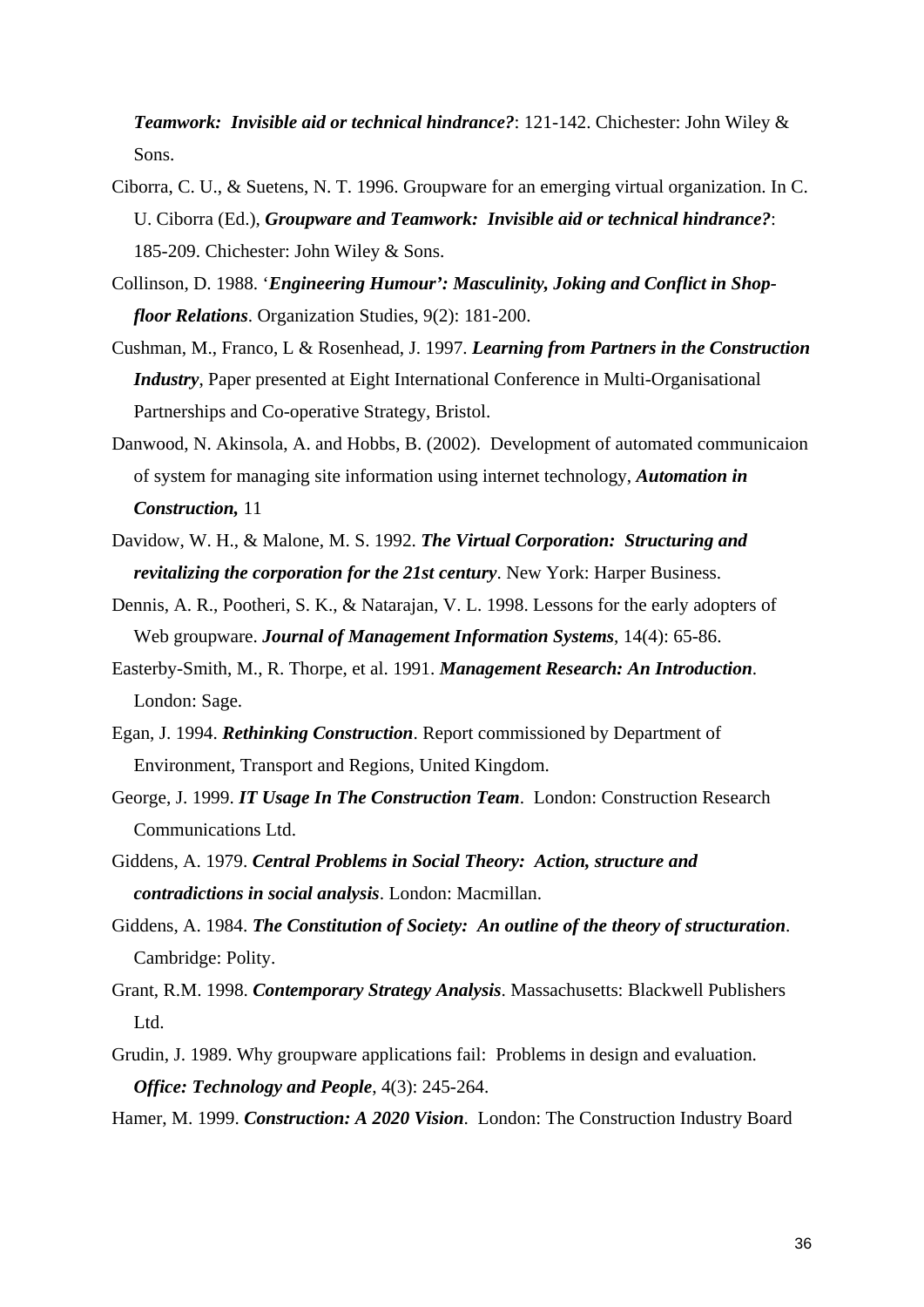- Introna, L., Cushman, M. & Moore, H. 2000. *The Virtual Organisation Technical or Social Innovation? Lessons from the Film Industry***.** Paper presented at the Eighth European Conference on Information Systems, Vienna.
- Kavanagh, D., & Kelly, S. 2002. Sensemaking, safety, and situated communities in (con)temporary networks. *Journal of Business Research*, 55(7): 583-594.
- Kelly, S., & Jones, M. 2001. Groupware and the social infrastructure of communication. *Communications of the ACM*, 44(12): 77-79.
- Kirkpatrick, D. 1993. Groupware goes boom, *Fortune*, Vol. 128: 99-103.
- Klein, H. & Myers, M. 1999. A Set of Principles for Conducting and Evaluating Interpretive Field Studies in Information Systems, *MIS Quarterly*, 23(1): 97-94.
- Knights, D., & Willmott, H. 1999. Interpreting conceptions of the 'Networked Organization'. In W. H. Dutton (Ed.), *Society on the Line: Information politics in the digital age*: 104- 107. Oxford: Oxford University Press.
- Latham, M. 1994. "Construction; the Team", *Joint Review of the procurement and contractual arrangements in the UK construction industry*, Final Report, 1994.
- Lipnack, J., & Stamps, J. 1996. *The Age of the Network: Organizing Principles for the 21st Century*. Chichester: John Wiley & Sons.
- Lipnack, J., & Stamps, J. 1997. *Virtual Teams: Reaching across Space, Time and Organizations with Technology*. Chichester: John Wiley & Sons.
- Malhotra, A., Majchrzak, A., Carman, R., & Lott, V. 2001. Radical innovation without collocation: a case study at Boeing-Rocketdyne. *MIS Quarterly*, 25(2): 229-249.
- Markus, M. L. 1987. Towards a "critical mass" theory of interactive media: universal access, interdependence and diffusion. *Communication Research*, 14: 491-511.
- Markus, M. L., & Robey, D. 1988. Information technology and organizational change: causal structure in theory and research. *Management Science*, 34(5): 583-598.
- Miles, R. E., & Snow, C. C. 1992. Causes of failure in network organizations. *California Management Review*(Summer): 53-72.
- Munkvold B.E. (1999). Challenges of IT implementation for supporting collaboration in distributed organizations, *European Journal of Information Systems* 8(4): 260–272
- Nikas, A. & Poulymenakou, A. 2005. Examining the emerging dynamics of an information infrastructure created from the introduction of a web-based collaboration platform for improving project management and control in the construction industry. In Poulymenakou, A & Klein, S. (Eds.), *Managing Networked Organizations.* Berlin/Heidelberg: Springer (in preparation).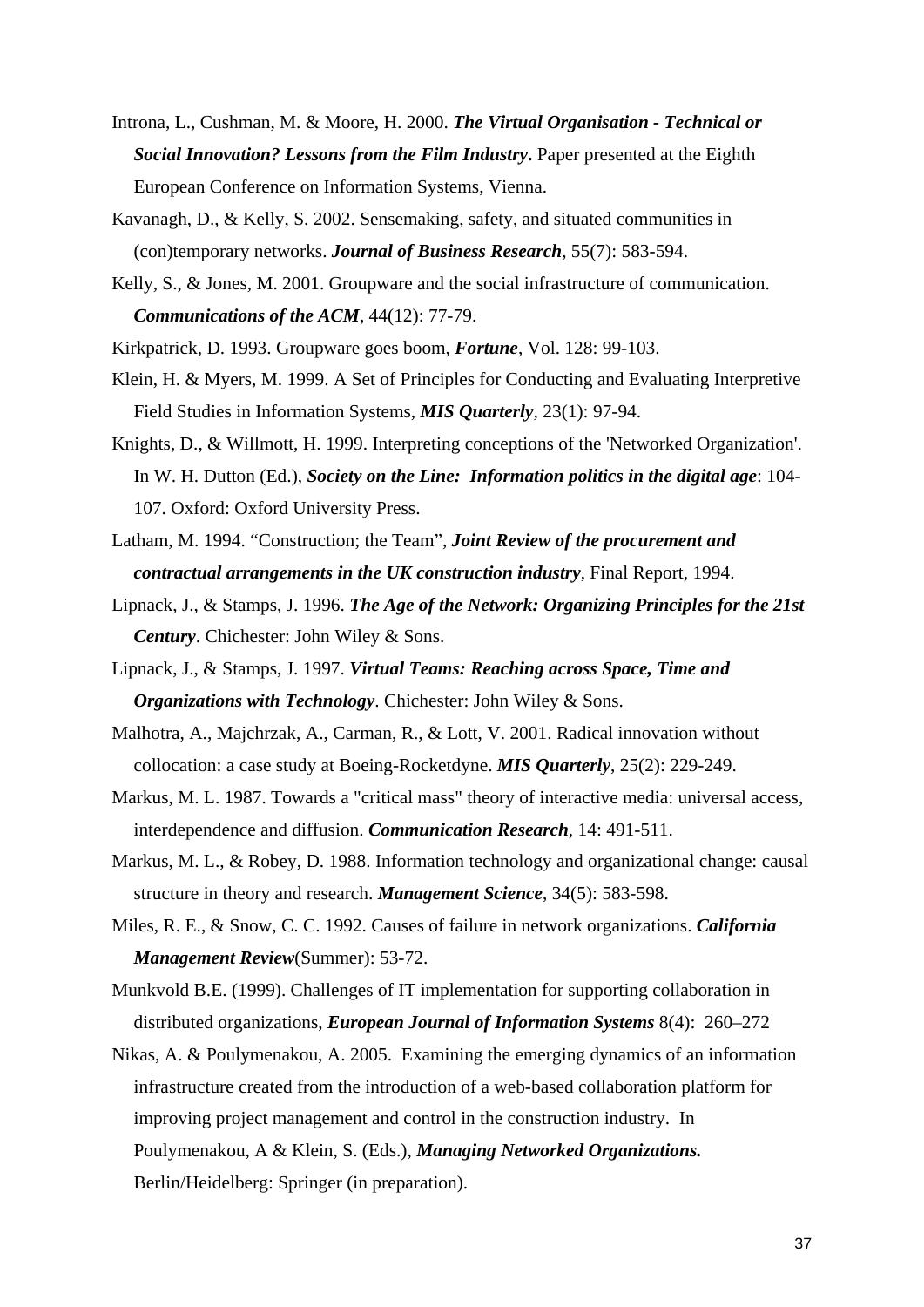- Orlikowski, W. J. 1992. The duality of technology rethinking the concept of technology in organizations. *Organization Science*, 3(3): 398-427.
- Orlikowski, W. J. 1993a. Learning from Notes: organizational issues in groupware implementation. *The Information Society*, 9: 237-250.
- Orlikowski, W. J. 1993b. CASE tools as organizational change: Investigating incremental and radical changes in systems development. *MIS Quarterly*, 17(3): 309-340.
- Orlikowski, W. J. 1996. Evolving with Notes: Organizational change around groupware technology. In C. U. Ciborra (Ed.), *Groupware and Teamwork: Invisible aid or technical hindrance?*: 23-60. Chichester: John Wiley & Sons.
- Orlikowski, W. J., & Hofman, J. D. 1997. An improvisational model for change management: The case of groupware technologies. *Sloan Management Review* (Winter): 11-21.
- Nitithamyong, P & Skibniewski, M.J. 2004. Web-based construction project management systems: how to make them successful? *Automation in Construction,* 13(4): 491-506
- Orlikowski, W. J., & Iacono, C. S. 2000. The truth is not out there: an enacted view of the "Digital Economy". In E. Brynjolfsson, & B. Kahin (Eds.), *Understanding the Digital Economy*: 352-380. Boston MA: MIT Press.
- Pettigrew, A. M. 1985. Contextualist research and the study of organisational change processes. In E. e. a. Mumford (Ed.), *Reserach Methods in Information Systems*: 53-78. North-Holland: Elsevier.
- Pettigrew, A. M. 1990. Longitudinal field research on change: Theory and practice. Organization Science, 1(3): 267-292.
- Robey, D., & Boudreau, M.-C. 1999. Accounting for the contradictory organizational consequences of information technology: theoretical directions and methodological implications. *Information Systems Research*, 10(2): 167-185.
- Rojas, E. and Songer, A. (1999). Web-centric Systems: A New Paradigm for Collaborative Engineering. *Journal of Management in Engineering*, 15 (1): 39-45
- Sabel, C. 1991. Moebius-strip organizations and open labor markets: Some consequences of the reintegration of conception and execution in a volatile economy. In P. Bourdieu, & J. S. Coleman (Eds.), *Social Theory for a Changing Society*: 23-54. Boulder: Westview Press.
- Schultze, U. 2000. *A Confessional Account of an Ethnography about Knowledge Work*. MIS Quarterly, 24(1): 1-39.